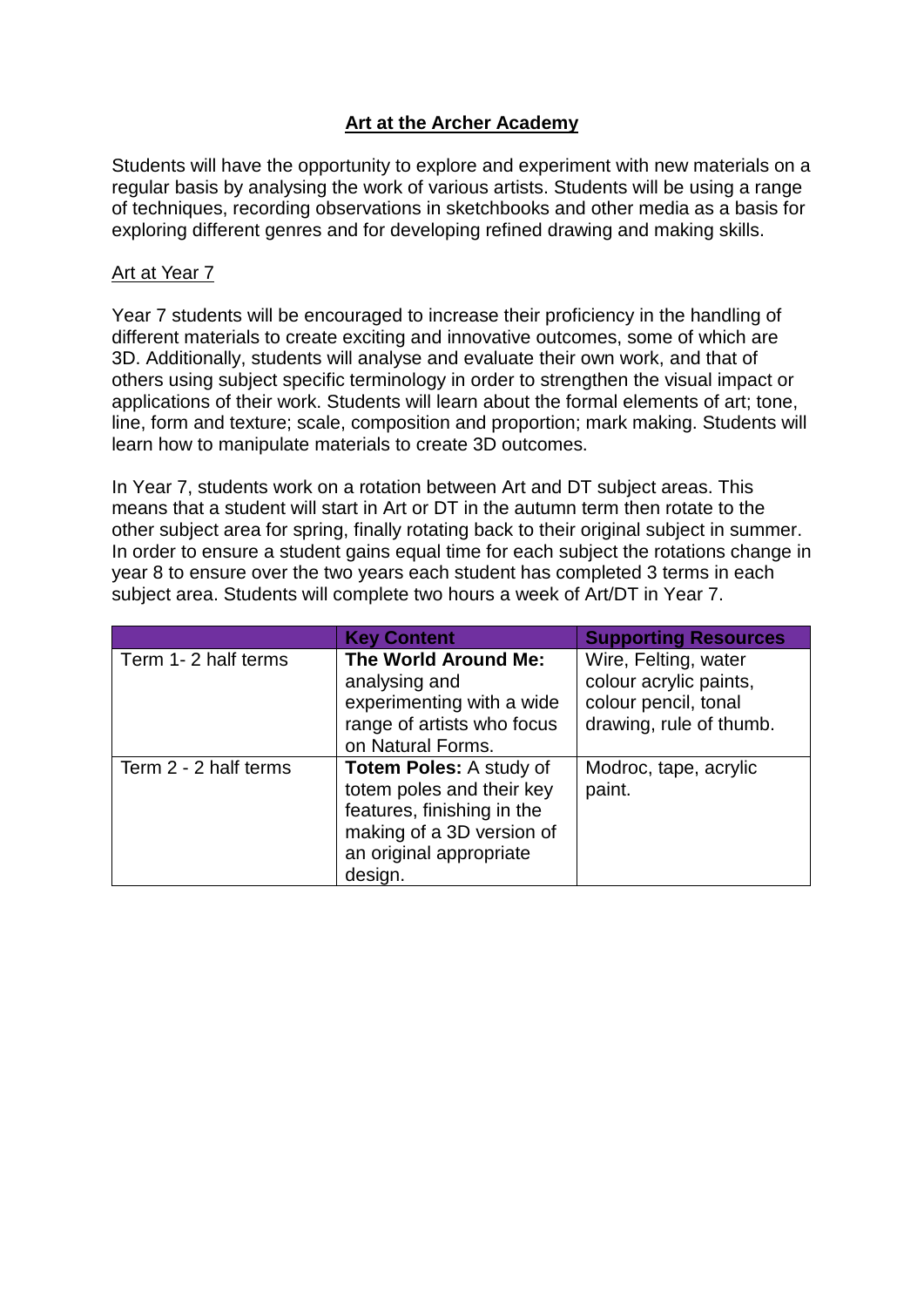## **Dance at the Archer Academy**

Through their study of dance, a broad range of creative, collaborative, physical and critical thinking skills will be explored and developed. Dance is as engaging as it is challenging, and Dance at the Archer caters to all levels and prior experiences so that every child is able to thrive. Year 7 students study Dance for one hour a week.

#### Dance at Y7

As part of the KS3 curriculum students develop skills across three key areas – Choreography, Performance and Critical Appreciation. As students develop their understanding of different types of dance, they are able to identify stylistic features and develop understanding of the choreographic context of professional works.

In Performance, students will develop physical, expressive and technical skills – they will learn a variety of dance from different styles, developing kinaesthetic awareness and competence. There are opportunities to work in groups, pairs and solo tasks. From Contemporary technique to West Side Story, students progress throughout as the physical challenges increase.

With Choreography, students combine their understanding of key compositional components with their own creativity. To create their own dance, students will cultivate knowledge and be able to apply a range of choreographic skills and processes appropriate to their choreography. Group composition supports students with their peer relationships, communication and organisation skills.

Critical Appreciation is where students learn to analyse dance performances, whether their own, their peers' or professional works. From Christopher Bruce's Shadows, to Boy Blue Entertainment's Emancipation of Expressionism, a wide range of styles, influences and subject matter will be explored. Analysing dance requires students to utilise complex vocabulary and a variety of adjectives, as well as subject specific terminology and theoretical dance terms.

Dance is a highly inclusive subject which promotes the discussion and understanding of social, historical, geographical and emotional contexts. Students will leave Key Stage 3 knowing more of humanity as a result of studying dance, and with the ability to communicate and express themselves through movement.

| <b>Topic</b>                | <b>Key Content</b>                               |  |
|-----------------------------|--------------------------------------------------|--|
| African Dance: Gumboot      | Rhythmic, timing, spatial and dynamic content,   |  |
|                             | choreographic devices                            |  |
| <b>Contemporary Dance:</b>  | Stylistic features, physical skills, exploring a |  |
| technique                   | range of styles and practitioners                |  |
| A Linha Curva, Itzik Galili | Contemporary, Capoeira, Samba, Brazilian         |  |
|                             | culture                                          |  |
| <b>Bugsy Malone</b>         | Musical Theatre, performance and ensemble,       |  |
|                             | expressive skills                                |  |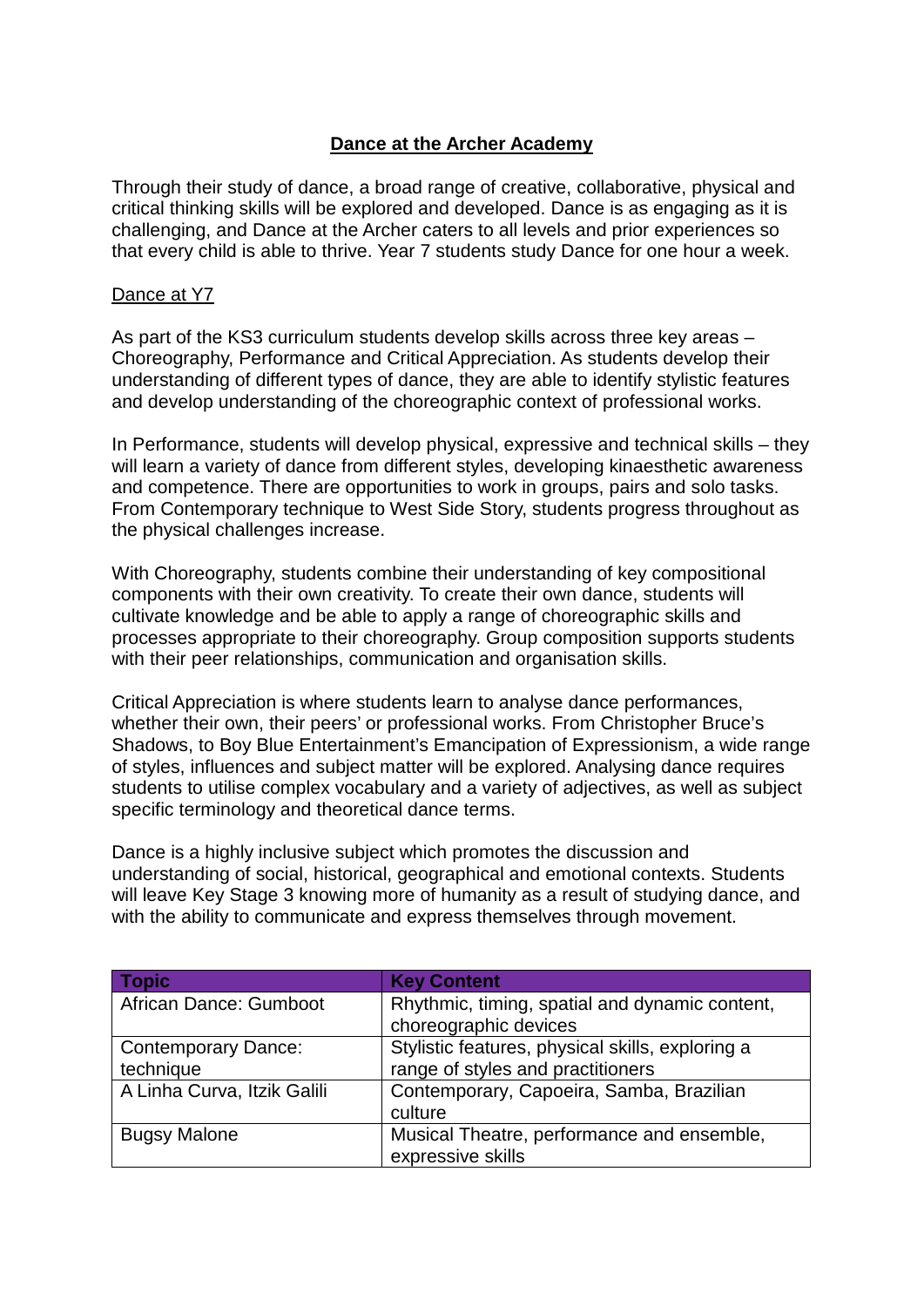# **Design and Technology at the Archer Academy**

The Art, Design and Technology department believes that every student is a creative learner and has an innate ability to design and create. We aim to inspire young people to become confident, fluent and innovative artist and designers.

Our curriculum is relevant to all our students; it incorporates contemporary artists and designers and current exhibitions, as well as more traditional ways of working. All schemes of work encourage independent learning and decision-making, which allows students to build on skills that are introduced in Year 7 throughout the rest of their school life and beyond. Students are encouraged to be confident and versatile in their use of materials and techniques as well as to understand their properties and use in real world contexts.

Realising potential and inspiring creativity is at the heart of what we do. Students will explore challenging project briefs, which they will work through in order to conceptualise their design and artistic thinking. Students will also be able to engage with local artists and designers from the community through a range of projects, visits, competitions and opportunities throughout their years at the Archer.

### ADT in Year 7

Students work on a rotation between Art and DT subject areas. This means that a student will start in Art or DT in the autumn term then rotate to the other subject area for spring and finally rotating back to their original subject in summer. In order to ensure a student gains equal time for each subject, the rotations change in Year 8 to ensure over the two years each student has completed 3 terms in each subject area. Students will complete two hours a week of Art/DT in Year 7. In Year 7, students study:

Materials lab-Timber bookend and acrylic clock project Design lab- Storage solutions Materials lab- Electronic gift card and food tasting Design lab- Mechanical toy project

|                                           | <b>Key Content</b>                                                                                                  | <b>Supporting Resources</b>                                                 |
|-------------------------------------------|---------------------------------------------------------------------------------------------------------------------|-----------------------------------------------------------------------------|
| <b>Materials</b><br>lab-Timber<br>bookend | The properties and categories of<br>timbers and polymers. The use of<br>tools and equipment to                      | https://www.technologystudent.c<br>om/                                      |
| and acrylic<br>clock<br>project           | manufacture products. Health<br>and safety.                                                                         | https://www.bbc.co.uk/bitesize/ex<br>amspecs/zdvb2sg                        |
| Design lab-<br>Storage<br>solutions       | Identifying design problems and<br>solutions. Sketching and graphic<br>skills. Analysis and evaluation of<br>ideas. | https://www.technologystudent.c<br>om/<br>https://www.bbc.co.uk/bitesize/ex |
|                                           |                                                                                                                     | amspecs/zdvb2sg                                                             |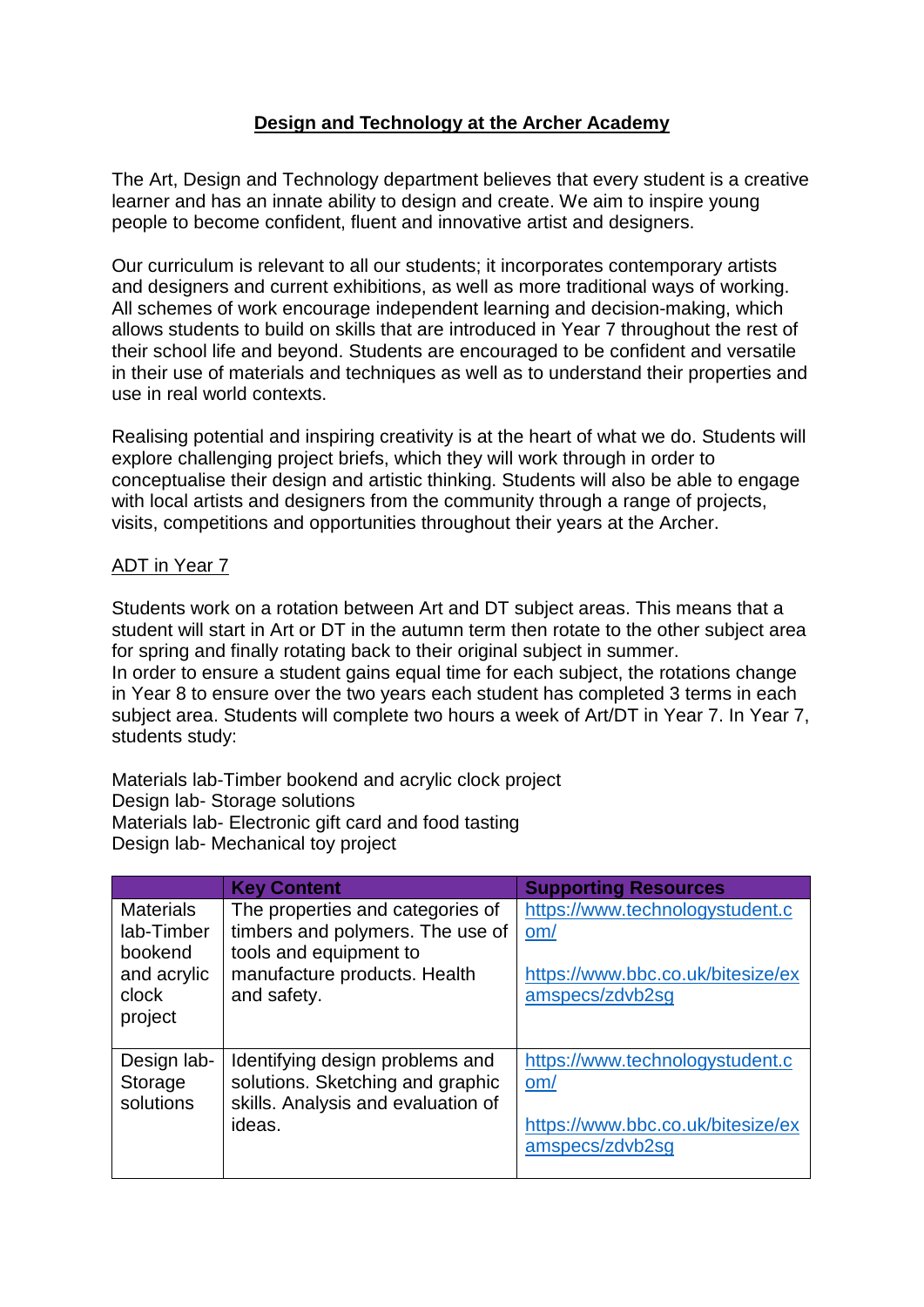| <b>Materials</b> | Understanding electronic           | https://www.technologystudent.c   |
|------------------|------------------------------------|-----------------------------------|
| $lab-$           | components and food theory.        | om/                               |
| Electronic       | Using tools and equipment for      |                                   |
| gift card        | electronics and food tasting.      | https://www.bbc.co.uk/bitesize/ex |
| and food         | Health and safety.                 | amspecs/zdvb2sg                   |
| tasting          |                                    |                                   |
| Design lab-      | Identifying design problems and    | https://www.technologystudent.c   |
| Mechanical       | solutions. Problem solving skills. | om/                               |
| toy project      | Analysis and evaluation of ideas.  |                                   |
|                  |                                    | https://www.bbc.co.uk/bitesize/ex |
|                  |                                    | amspecs/zdvb2sg                   |
|                  |                                    |                                   |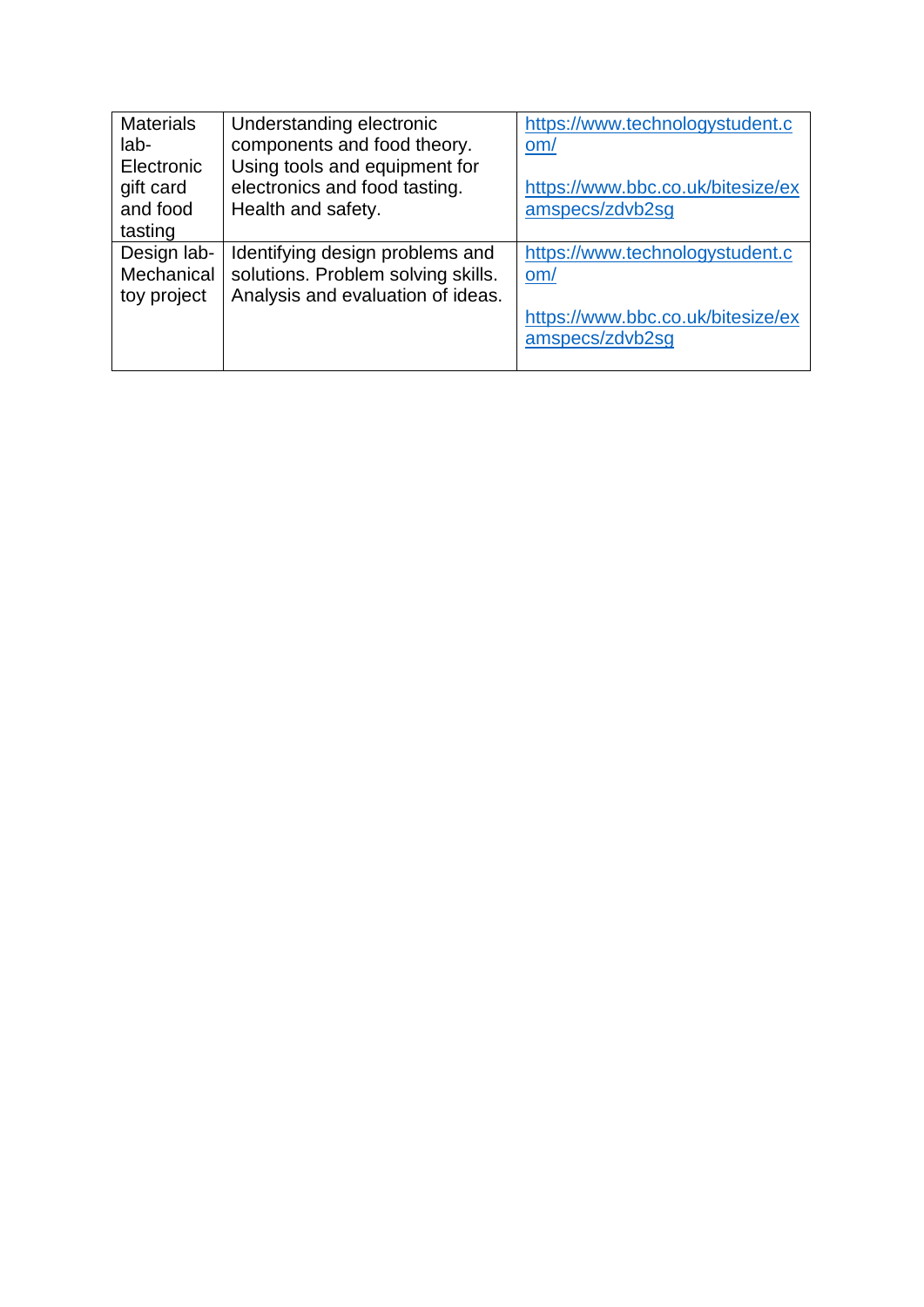## **Drama at the Archer Academy:**

Drama in year 7 provides a focus on creating, performing and evaluating performance. Lessons will provide an introduction to key drama techniques and as many students are unfamiliar with this practical subject, they will learn about the rules and expectations to ensure a safe and focused performance space.

Students will be expected to understand key drama skills with some success, including GEMS / Team work / Still Image / Mime & Gesture. They will also be expected to understand and take part in practical tasks to show a high level of understanding for the skill they are demonstrating.

Students will be expected to work independently and to lead their own learning creating performances which are of a high standard using their imagination to both perform and direct in group work.

#### **Programme of study in year 7:**

In year 7, receive an hour a week of Drama. They will have 30mins of Drama homework set on alternating weeks in line with the whole school homework policy and timetable.

Students study the following topics across the KS3 course:

#### **In year 7 students study 5 key topics in depth. These include:**

- **1. Introduction to drama**
- **2. Greek Theatre**
- **3. The Tempest**
- **4. Protest Theatre**
- **5. Bugsy Malone**

Each topic is studies for a half term and knowledge and understanding is assessed at a mid-point in each unit, this is done as a practical assessment.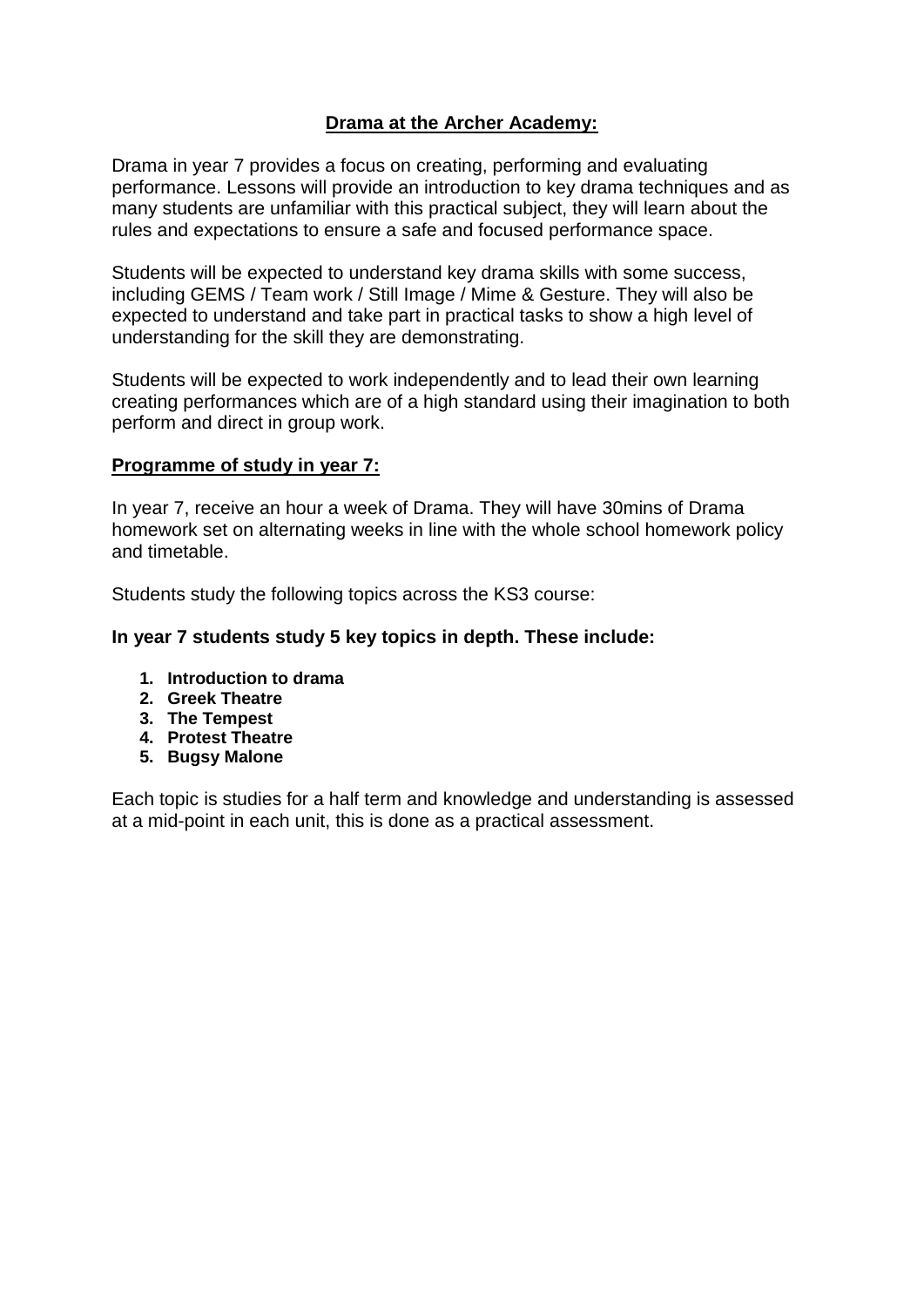| <b>Topic</b>                                                   | <b>Key content</b>                                                                                                                                                                                                                | <b>Extra Learning Opportunities</b>                                                                                                              |
|----------------------------------------------------------------|-----------------------------------------------------------------------------------------------------------------------------------------------------------------------------------------------------------------------------------|--------------------------------------------------------------------------------------------------------------------------------------------------|
| Autumn<br>Term 1<br>Introduction<br>to Drama:                  | Students are introduced to the core<br>elements of creating a dramatic<br>piece; still images, storyboarding,<br>mime and ancient Greek theatre.                                                                                  | Useful websites:<br>https://www.bbc.co.uk/bitesize/guid<br>es/zsf8wmn/revision/1                                                                 |
| Creating                                                       | Students gain a knowledge and<br>understanding of what makes a<br>good performance and how to<br>devise it.                                                                                                                       | https://www.bbc.co.uk/bitesize/guid<br>es/zyr7fg8/revision/3<br>Useful videos:<br>https://www.bbc.co.uk/bitesize/clips                           |
|                                                                | Students then study the History of<br>drama. We do this by exploring the<br>ancient Greek theatre methods of<br>performing and creating. Students<br>are introduced to choral movement<br>and speech.                             | /zx67xnb                                                                                                                                         |
| Autumn<br>Term 2<br>The<br>Philosophy<br>of Drama:<br>Creating | Students explore the use of GEMS:<br>gesture, emotion, movement and<br>space within their group devised<br>piece.<br>Students are then introduced to                                                                              | Useful websites:<br>https://www.bbc.co.uk/bitesize/guid<br>es/zsf8wmn/revision/1<br>https://www.bbc.co.uk/bitesize/guid<br>es/zyr7fg8/revision/3 |
|                                                                | Commedia Del Arte. The<br>exploration of mime and facial<br>expressions are key.<br>They will then progress into looking<br>at the archetypes of a character<br>and will create a series of still<br>images whilst applying Greek | Useful videos:<br>https://www.bbc.co.uk/bitesize/clips<br>/zx67xnb                                                                               |
|                                                                | theatre techniques.                                                                                                                                                                                                               |                                                                                                                                                  |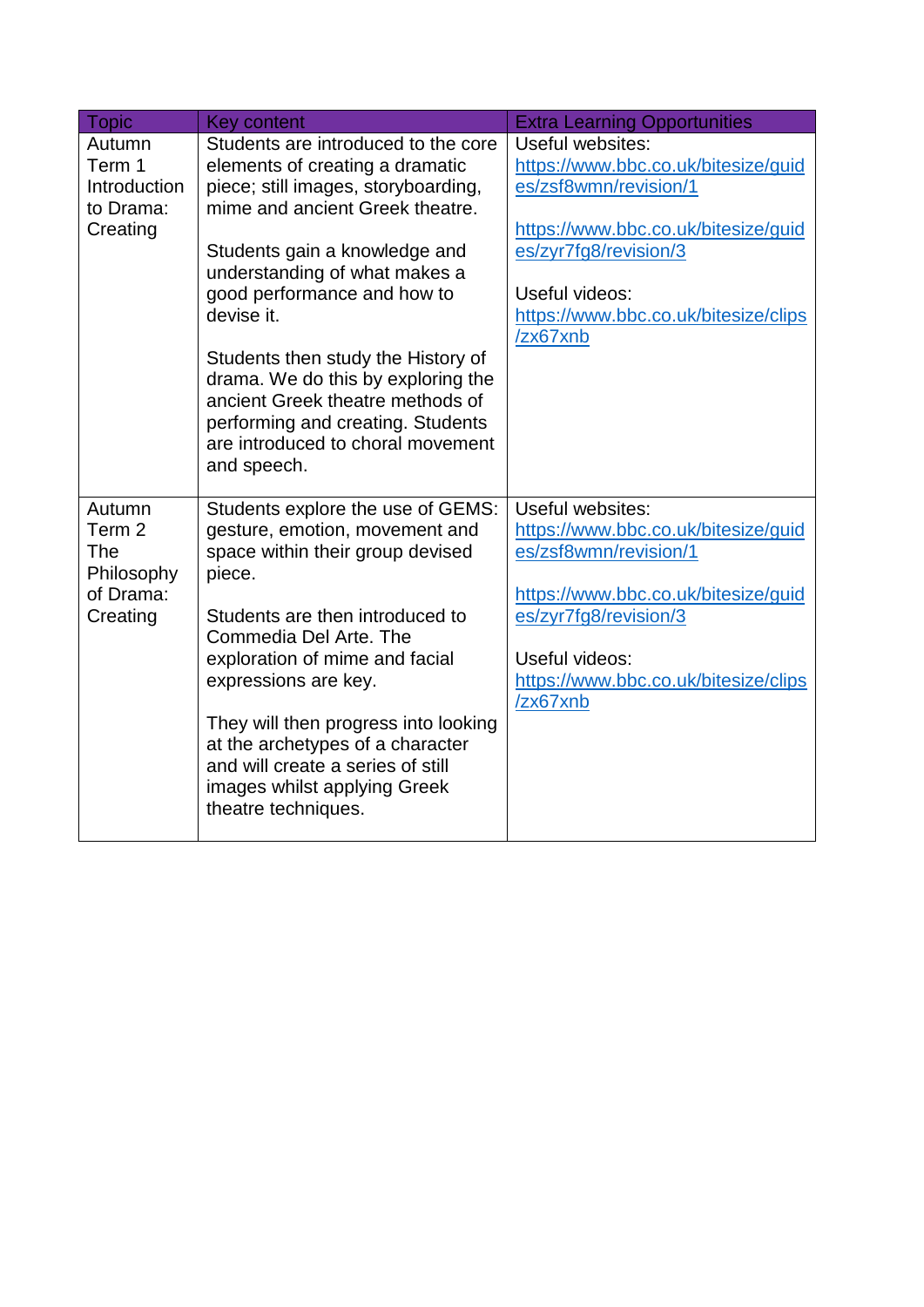| Spring<br>Term 3<br>Greek<br>Theatre:<br>Performing          | This is a performance based<br>drama unit which focuses on the<br>cultural topic of Greek theatre in<br>drama. The students will study well<br>known Greek scripts such as<br>Oedipus and Twelve Sisters.<br>They will focus on performance<br>techniques such as voice and<br>gestural work through the genre of<br>physical theatre. This scheme will<br>aim to ensure students are able to<br>use performance skills in drama<br>within practical performances. | Useful websites:<br>https://www.bbc.co.uk/bitesize/topi<br>cs/z87tn39<br>https://www.slps.org/site/handlers/fi<br>ledownload.ashx?moduleinstancei<br>d=22453&dataid=25126&FileName<br><u>=Sophocles-Oedipus.pdf</u><br>Useful videos:<br>https://www.youtube.com/watch?v<br>=aSRLK7SogvE<br>https://www.youtube.com/watch?v |
|--------------------------------------------------------------|--------------------------------------------------------------------------------------------------------------------------------------------------------------------------------------------------------------------------------------------------------------------------------------------------------------------------------------------------------------------------------------------------------------------------------------------------------------------|-----------------------------------------------------------------------------------------------------------------------------------------------------------------------------------------------------------------------------------------------------------------------------------------------------------------------------|
|                                                              | The lessons will ensure the<br>students start to understand the<br>key drama performance principles.                                                                                                                                                                                                                                                                                                                                                               | $=$ rOXUySKf1gM                                                                                                                                                                                                                                                                                                             |
| Spring<br>Term 4<br>The<br>Tempest:<br>Performing            | This scheme builds on students'<br>performance skills gained through<br>the Greek theatre scheme.<br>Students will explore the scripted<br>play of 'The Tempest', introducing<br>new skills of characterisation and<br>working with scripts in their final<br>assessment.<br>This scheme will aim to ensure<br>students are able to use<br>performance skills in drama within<br>practical work.                                                                   | Useful websites:<br>https://www.bbc.co.uk/bitesize/topi<br>cs/z37mn39<br>Useful videos:<br>https://www.youtube.com/watch?v<br>=ovTnJFz3eNM                                                                                                                                                                                  |
| Summer<br>Term 5<br><b>Protest</b><br>Theatre:<br>Evaluating | Students are encouraged to begin<br>creating and evaluating more<br>complex drama that includes<br>different explorative strategies.<br>They are also introduced to the<br>concept of protest and explore<br>different stimuli that inspires issue-<br>based drama.<br>They will use reflective learning to<br>make decisions in group work and<br>evaluate progress in lessons.                                                                                   | Useful book titles:<br>https://www.ebay.co.uk/p/2003356<br><u>1553</u>                                                                                                                                                                                                                                                      |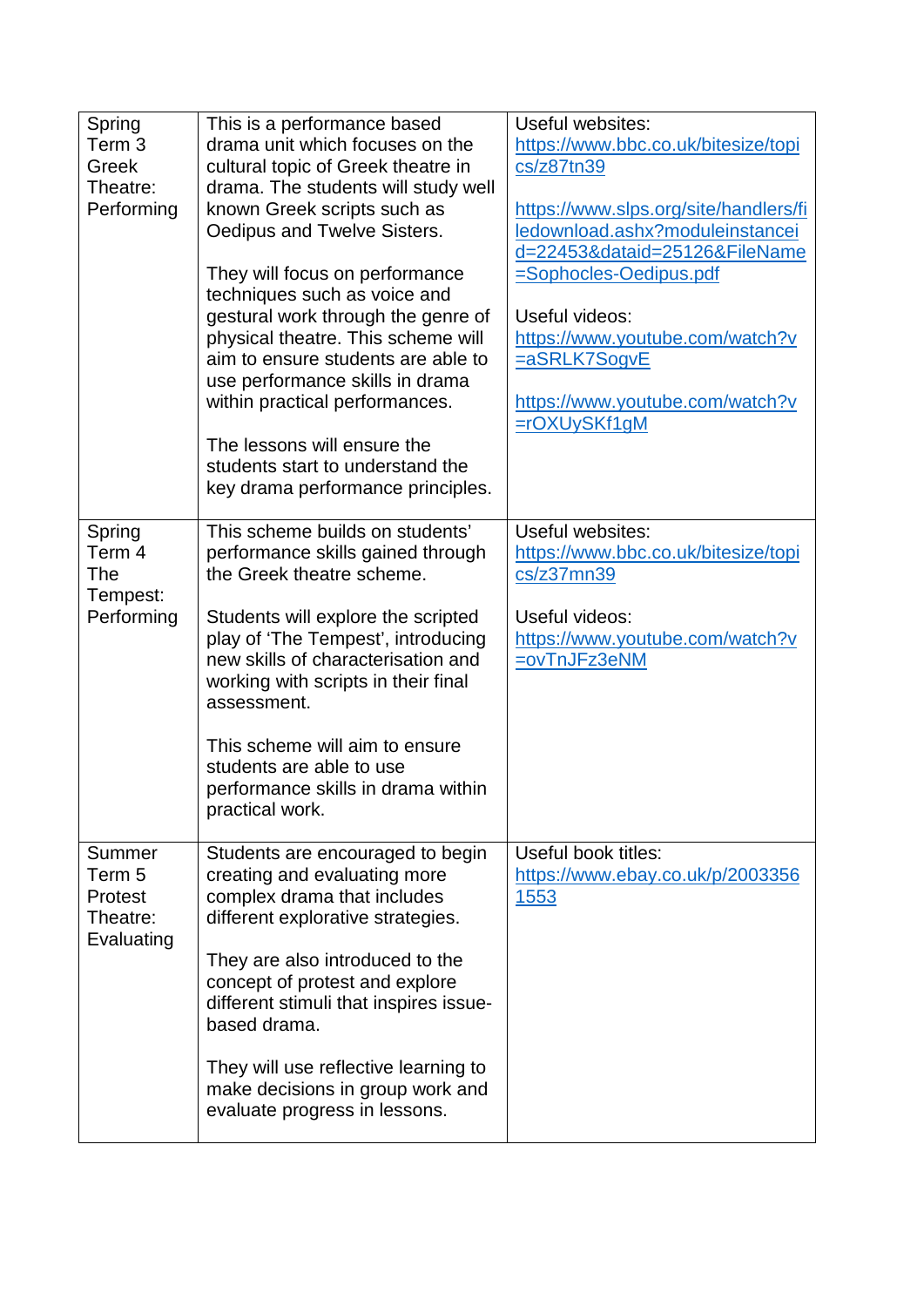| Summer       | This scheme aims to build on        | Useful videos:                  |
|--------------|-------------------------------------|---------------------------------|
| Term 6       | students' performance skills in     | https://www.youtube.com/watch?v |
| <b>Bugsy</b> | drama, dance and music. They will   | $=2PM-b5z-6uM$                  |
| Malone:      | experience all three subject        |                                 |
| Performing   | specialisms throughout the musical  | https://www.youtube.com/watch?v |
|              | theatre scheme.                     | $=$ RDkG $i$ J0u7Y              |
|              |                                     |                                 |
|              | Students will learn scripted scenes | https://www.youtube.com/watch?v |
|              | based on the famous play 'Bugsy     | =v2uQQ9mMnOI                    |
|              | Malone' and explore dance           |                                 |
|              | repertoire through technical and    |                                 |
|              | interpretive performance skills.    |                                 |
|              |                                     |                                 |
|              | Musical theatre will be explored    |                                 |
|              | through singing based tasks which   |                                 |
|              | will focus on techniques of         |                                 |
|              | musicality, diction and projection. |                                 |
|              | This scheme will aim to ensure      |                                 |
|              | students are able to use            |                                 |
|              | performance skills in drama within  |                                 |
|              | practical performances and build    |                                 |
|              | confidence in the musical theatre   |                                 |
|              | genre.                              |                                 |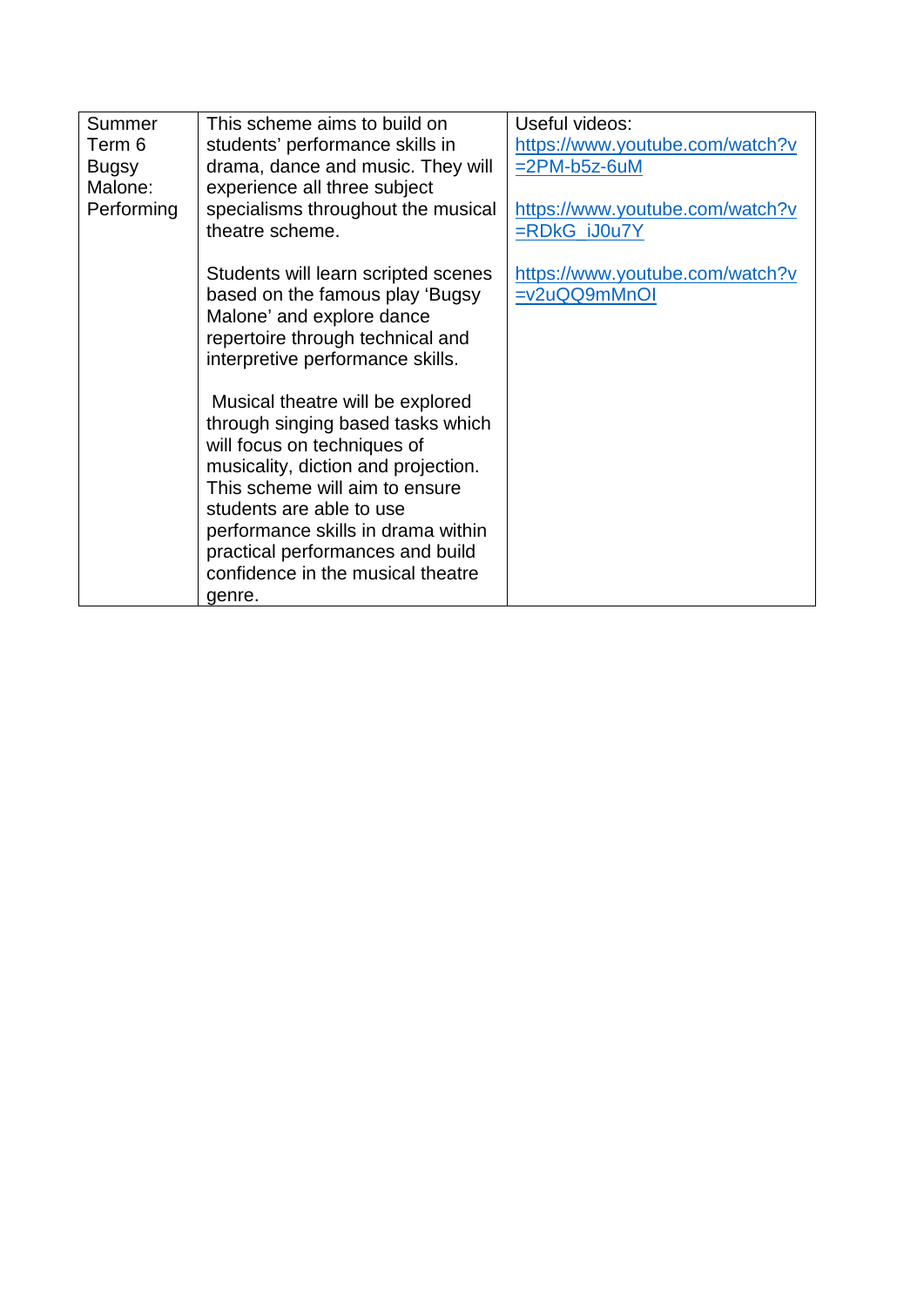# **English at the Archer Academy**

Through the study of English, students will explore the ways in which the world around them is represented through images created through language. They will develop their sense of empathy through the exploration of characters and themes in various different poems, novels and short stories. These span a wide range of periods, genres, and authors to build a secure foundation of key concepts in English. Through discussion and collaborative activities students will reflect on their own perspectives and learn to appreciate the views of others.

English will develop students' analytical and reflective skills through the exploration of language at word level and through structural level.

Our curriculum choices for Key Stage Three are driven by the art of storytelling and writer's craft. Each year has been designed with an overarching theme sitting behind it; Y7 learning through the theme of 'New Worlds and Journeys' and Y8 'Relationships and the Community'. Students will be guided through a wide range of canonical and diverse literature and will be encouraged to become expressive, creative and exploratory in their own writing and responses to literature. Technical accuracy and grammar are interwoven into each unit of work, with opportunities to complete a 'Limitless Learning Project' that sits under each unit of work and offers opportunities to read beyond the selected topic and text. Each half term will end with a summative assessment that will focus on one set of assessment objectives: Reading or Writing Big Ideas.

#### English at Year 7: 'New Worlds and Journeys'

Students will begin their secondary journey using their shared experience of reading Juster's *The Phantom Tollbooth* to build their knowledge on crafting their own adventure story. From here, students are introduced to a myriad of genres that take their readers to 'different worlds'; from dystopian to magical realism. As we begin the new year, a new world of scientific discovery is opened through the 19<sup>th</sup> century Gothic text *Frankenstein,* where students will read the play adaptation by Philip Pullman while appreciating the literary significance of Mary Shelley's work. As we enter Spring term, we are transported to the unknown, magical island of *The Tempest* by William Shakespeare. In the final term, students journey into non-fiction and rhetoric, then complete the year with a class novel by Patrick Ness.

|                            | <b>Key Content</b>       | <b>Supporting Resources</b> |
|----------------------------|--------------------------|-----------------------------|
| Half-term 1 The Phantom    | Reading and writing      | Children of Blood and       |
| Tollbooth and the Craft of | different styles of      | Bone by Tomi Adeyemi        |
| Adventure                  | adventure stories.       | The Phantom Tollbooth       |
|                            | Assessment: Writing your | by Norton Juster            |
|                            | own adventure.           | The Curious Incident of     |
|                            |                          | the Dog in the Night Time   |
|                            |                          | by Mark Haddon              |
|                            |                          | His Dark Materials trilogy  |
|                            |                          | by Philip Pullman           |
|                            |                          | Coraline by Neil Gaiman     |
|                            |                          | The Arrival by Shaun Tan    |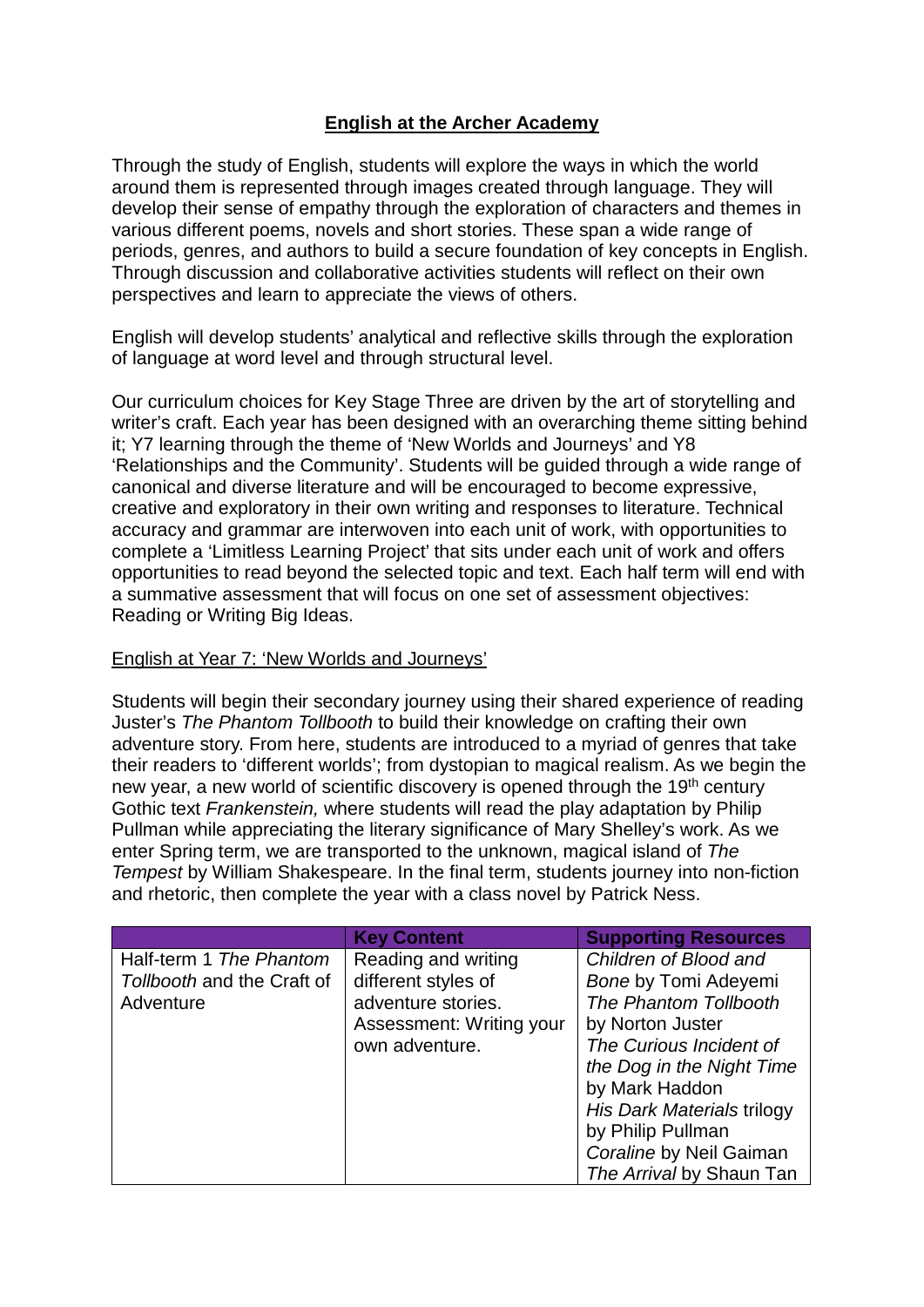|                                                                                               |                                                                                                                                                                                             | Great Expectations by<br><b>Charles Dickens</b><br>The Colour of Magic by<br><b>Terry Pratchett</b>                                                                                                                    |
|-----------------------------------------------------------------------------------------------|---------------------------------------------------------------------------------------------------------------------------------------------------------------------------------------------|------------------------------------------------------------------------------------------------------------------------------------------------------------------------------------------------------------------------|
| Half-term 2 Different<br><b>Worlds in Literature</b>                                          | <b>Exploring different tropes</b><br>and conventions of<br>dystopia, sci-fi, magical<br>realism and fantasy.<br>Assessment: Analysing a<br>writer's style and writing<br>in a chosen genre. | <i>I, Robot</i> by Isaac Asimov<br>1984 by George Orwell<br>The Hunger Games by<br><b>Suzanne Collins</b><br>Harrison Bergeron by<br><b>Kurt Vonnegut</b><br><b>Uglies by Scott</b><br>Westerfeld                      |
| Half-term 3 Frankenstein<br>by Mary Shelley and<br>adapted by Philip Pullman                  | Reading and performing<br>the adapted play by<br>Pullman, while reading<br>extracts from Shelley.<br><b>Assessment: Is Victor</b><br>Frankenstein a victim or<br>villain?                   | Frankenstein by Mary<br>Shelley<br>The Graveyard Book by<br><b>Neil Gaiman</b><br>The Strange Case of Dr<br>Jekyll and Mr Hyde by<br><b>Robert Louis Stevenson</b><br>The Monsters We<br>Deserve by Marcus<br>Sedgwick |
| Half-term 4 The Tempest<br>by William Shakespeare                                             | Reading and performing<br>The Tempest<br>Assessment: To what<br>extent is Caliban a<br>victim?                                                                                              | The Tempest manga<br>edition by Paul Duffield<br><b>His Dark Materials series</b><br>by Philip Pullman<br>The Fellowship of the<br>Ring by JRR Tolkien                                                                 |
| Half-term 5 The Art of<br>Rhetoric                                                            | Reading a wide range of<br>persuasive texts<br>Assessment: Analysing<br>rhetoric in a non-fiction<br>text, and creating your<br>own Head Boy/Girl<br>speech.                                | I am Malala by Malala<br>Yousafzai<br>Welcome to Nowhere by<br><b>Elizabeth Laird</b><br>Persepolis by Marjane<br>Satrapi<br>A Change is Gonna<br>Come by Various Authors                                              |
| Half-term 6 A Monster<br>Calls and The Knife of<br>Never Letting Go by<br><b>Patrick Ness</b> | Reading a class novel<br><b>Assessment: How does</b><br>the main character<br>develop over the course<br>of the novel?                                                                      | The Chaos Walking<br>trilogy by Patrick Ness<br>Boys Don't Cry by Malorie<br><b>Blackman</b><br>The Ocean at the End of<br>the Lane by Neil Gaiman                                                                     |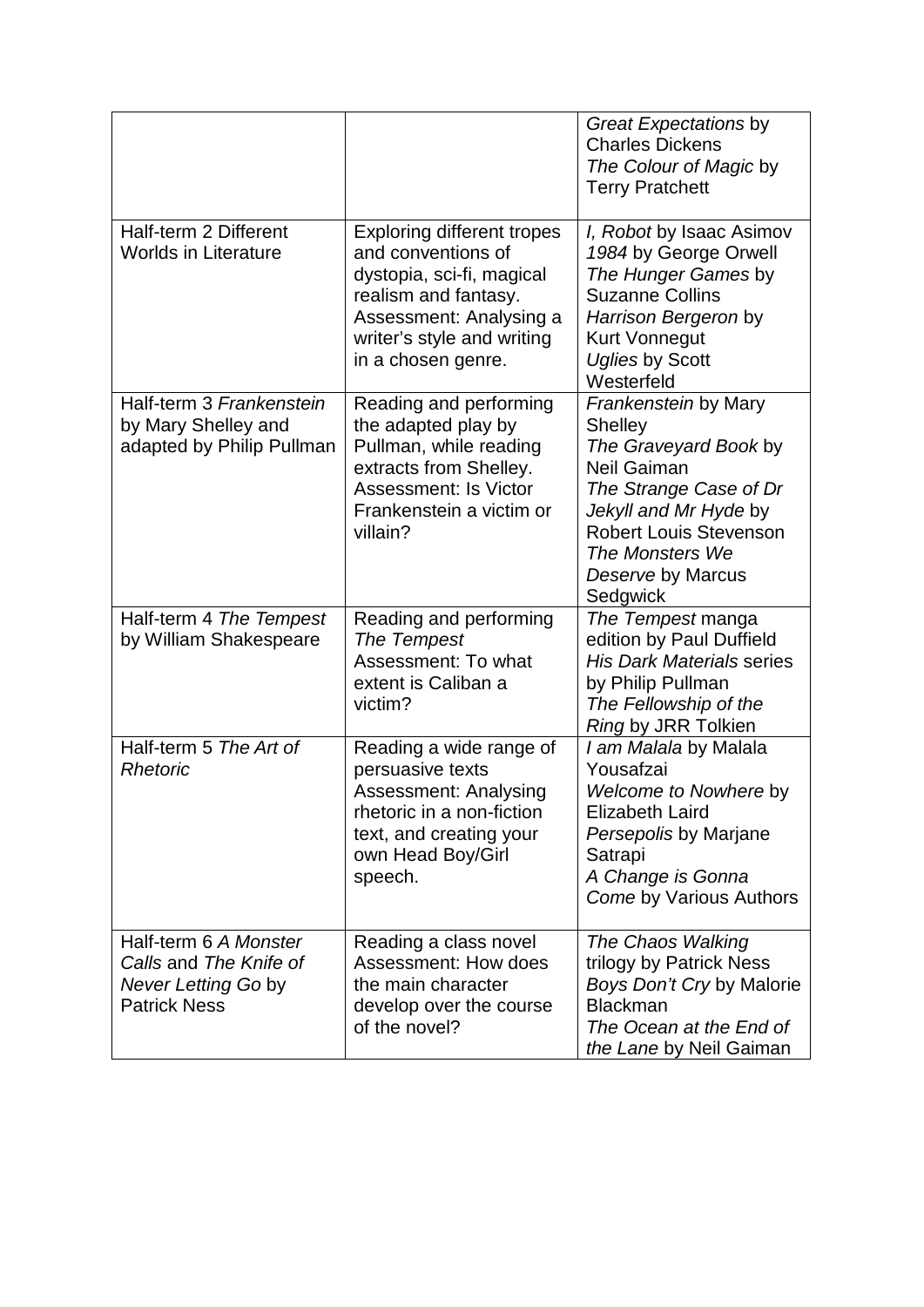# **French at the Archer Academy**

Our Modern Foreign Languages curriculum aims to equip students with languages as a skill for life: the ability to communicate in French for further study, future work or for leisure and travel abroad, truly engaging with their community and beyond. Students will develop their cultural awareness and have a more open-minded attitude towards other cultures. Students will be encouraged to embrace the fact that we live in a rich and diverse world. Through learning a foreign language, students develop a deeper understanding of how language works, building a more powerful understanding of their own language.

#### French at Year 7

At the Archer Academy we follow the Dynamo curriculum in KS3. Students are taught French for two hours per week, with 30 minutes of homework using Memrise and the Dynamo workbook. Each lesson includes a range of the four key language skills of reading, writing, listening and speaking.

|                            | <b>Key Content</b>                                                                                                                                  | <b>Assessment</b>              | <b>Grammar</b>                                                                                                                                                                                                                                                                                                                      | <b>Supporting</b><br><b>resources</b>                                           |  |  |  |  |  |  |  |  |                                                                                            |
|----------------------------|-----------------------------------------------------------------------------------------------------------------------------------------------------|--------------------------------|-------------------------------------------------------------------------------------------------------------------------------------------------------------------------------------------------------------------------------------------------------------------------------------------------------------------------------------|---------------------------------------------------------------------------------|--|--|--|--|--|--|--|--|--------------------------------------------------------------------------------------------|
| Half-<br>term 1            | La rentrée:<br>greetings,<br>family,<br>classroom<br>objects, likes<br>and dislikes,<br>describing<br>yourself and<br>others, saying<br>what you do | Reading<br>Writing<br>Speaking | -Nouns<br>(gender/plurals)<br>- Adjectives<br>(agreement /<br>position)<br>- Possessive<br>adjectives (my /<br>your / his /her)<br>- The verb avoir<br>(i'ai, tu as,<br>il/elle/on a, nous<br>avons, vous avez,<br>ils/elles ont)<br>- The verb être (je<br>suis, tu es,<br>il/elle/on est, nous<br>sommes, vous<br>êtes, ils/elles | <b>Websites:</b><br>ne.org<br>learn.com<br>.com<br><b>Books:</b>                |  |  |  |  |  |  |  |  | www.memrise.com<br>www.languagesonli<br>www.pearsonactive<br>www.wordreference<br>Dynamo 1 |
| Half-<br>term <sub>2</sub> | En classe:<br>colours, telling<br>the time,<br>opinions of<br>school<br>subjects, what<br>you wear to<br>school, your<br>school day                 | Listening<br>Grammar           |                                                                                                                                                                                                                                                                                                                                     | textbook<br>Dynamo 1<br>$\bullet$<br>workbook<br>Pocket<br>French<br>dictionary |  |  |  |  |  |  |  |  |                                                                                            |
| Half-<br>term <sub>3</sub> | Mon temps<br>libre: weather<br>and seasons,<br>sports,<br>hobbies, what<br>you like to do                                                           | Reading<br>Writing<br>Speaking | sont)<br>- The verb faire<br>(je fais, tu fais,<br>il/elle/on fait, nous<br>faisons, vous                                                                                                                                                                                                                                           |                                                                                 |  |  |  |  |  |  |  |  |                                                                                            |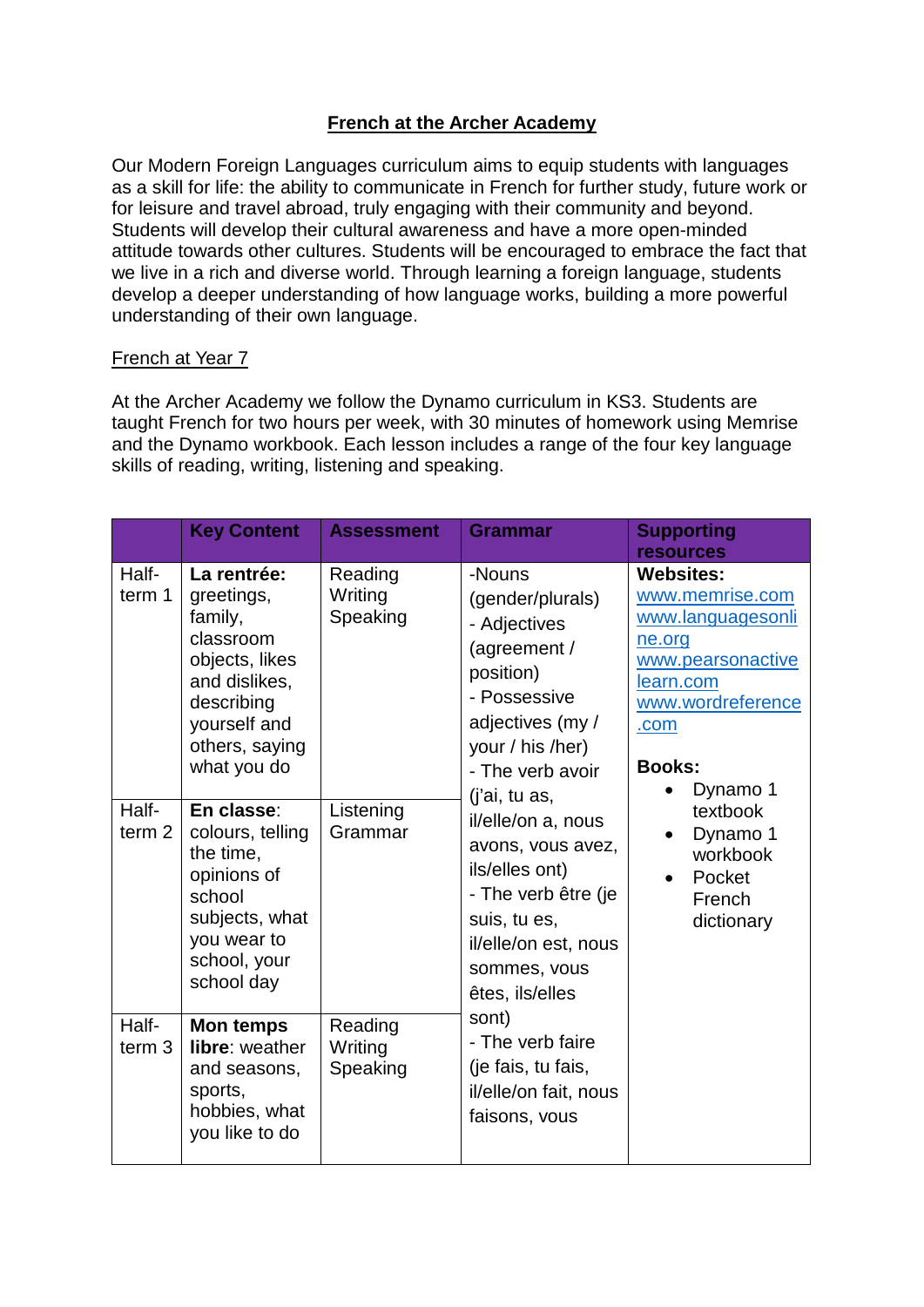| Half-  | Ma vie de             | Listening  | faites, ils/elles       |  |
|--------|-----------------------|------------|-------------------------|--|
| term 4 | famille:              | Grammar    | font)                   |  |
|        | animals,              |            | - Negatives             |  |
|        | describing            |            | (nepas,                 |  |
|        | your family,          |            | nejamais,               |  |
|        | describing            |            |                         |  |
|        | where you             |            | neplus)                 |  |
|        | live, what you        |            | -The present            |  |
|        | have for              |            | tense of regular        |  |
|        | breakfast             |            | verbs $(-er, -ir, -re)$ |  |
| Half-  | En ville:             | All skills | and some                |  |
| term 5 | places in             |            | irregular verbs         |  |
|        | town, where           |            | - The near future       |  |
|        | you go at the         |            | tense                   |  |
|        | weekend,              |            | - Opinions with         |  |
|        | ordering in a<br>cafe |            |                         |  |
|        |                       |            | justification           |  |
| Half-  | <b>Mes</b>            | Speaking   | - Intensifiers          |  |
| term 6 | vacances:             |            | - Time-phrases          |  |
|        | countries,            |            |                         |  |
|        | travel,               |            |                         |  |
|        | activities on         |            |                         |  |
|        | holiday,              |            |                         |  |
|        | weather               |            |                         |  |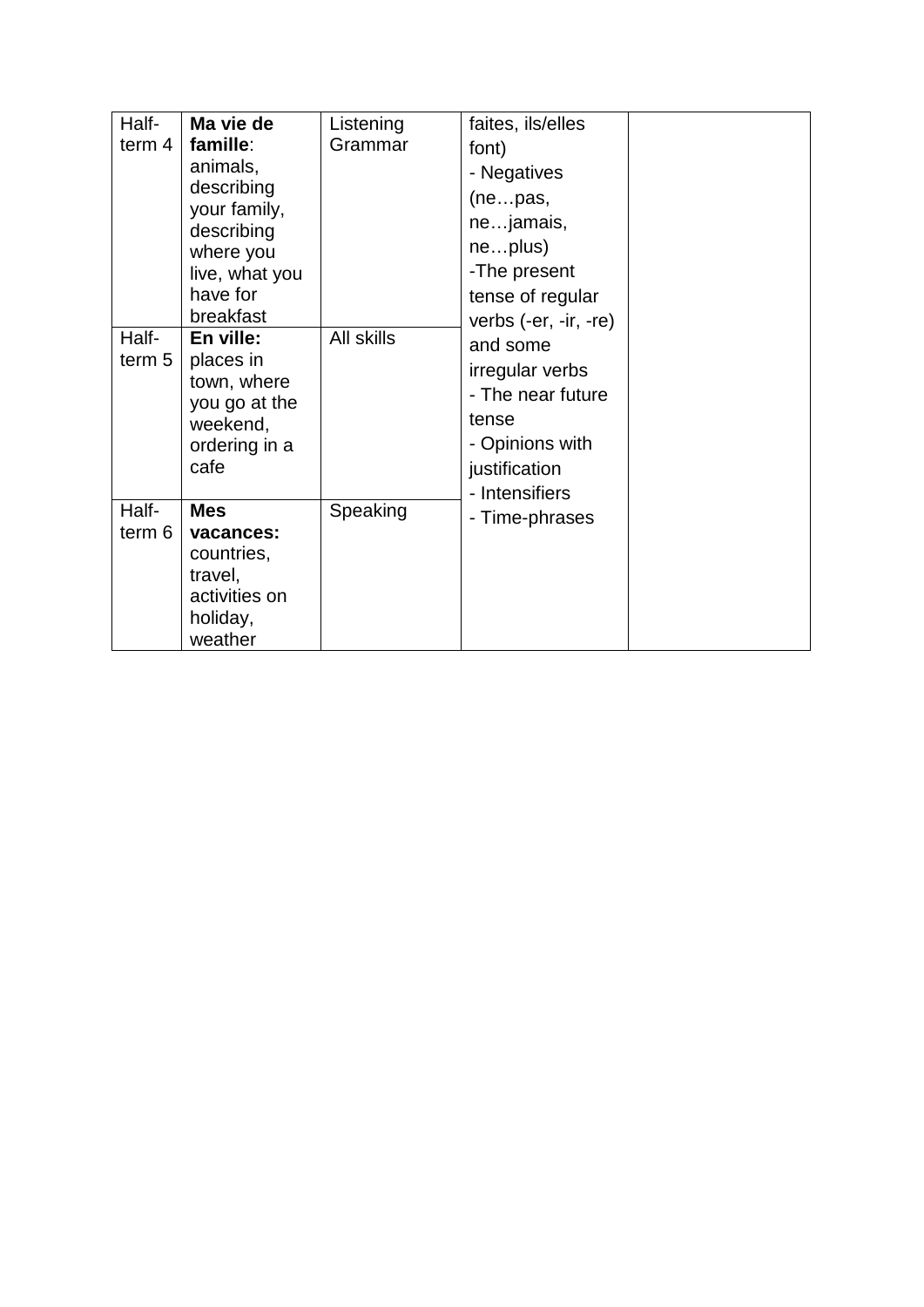# **Geography at the Archer Academy**

Geography allows students to explore the realms of time, space and place.

Students should understand the significance of location in the context of evolving society. As this changes over time, all students should recognise the influence of the past on the present and should be able to use this to inform their thoughts and ideas about the future geographical issues.

In studying economic, social, environmental and political motives, impacts and consequences, students should be able to understand the complexities of both the human and physical world at a range of different scales. Geography should develop students with enquiring minds, able to approach ideas analytically to make well informed decisions about the changing world around them. Students should be able to question the viewpoints of different stakeholders involved in geographical decision making and form their own opinions on topical matters showing mutual respect and understanding.

Through exploring local and global issues, students should foster a sense of care and compassion for the world in which they live. They should understand the importance of sustainability and be impassioned to make a difference. Geography should empower students to become active global citizens and make a positive impact to the world in which they live.

In year 7, students are taught the subject as part of their 'Humanities' course, alternating weeks with Geography and History. They receive 3 hours a week of Humanities.

#### Geography at Year 7

What is a geographer? Exploring East Finchley – a geographical enquiry Why are rivers important? Rivers, landforms, processes and management What is an economy? Connecting the world through globalisation Why are rainforests globally important? Rainforest biomes How is the UK landscape evolving? UK physical and human landscape

|                       | <b>Key Content</b>                | <b>Supporting Resources</b> |
|-----------------------|-----------------------------------|-----------------------------|
| Half-term 1: What     | An introduction to geography,     | Map skills:                 |
| is a geographer?      | establishing and building from    | https://www.bbc.co.uk/bit   |
|                       | KS2.                              | esize/guides/z6j6fg8/revi   |
|                       |                                   | sion/1                      |
|                       | Introduction to the basics of map |                             |
|                       | skills, and 'Big Ideas'.          | Atlas skills:               |
|                       |                                   | https://www.bbc.co.uk/bit   |
|                       |                                   | esize/guides/ztqtyrd/revi   |
|                       |                                   | sion/1                      |
| Half-term 2:          | Utilising their experience of     | https://www.bbc.co.uk/bit   |
| <b>Exploring East</b> | collecting fieldwork during their | esize/topics/zqbvvcw        |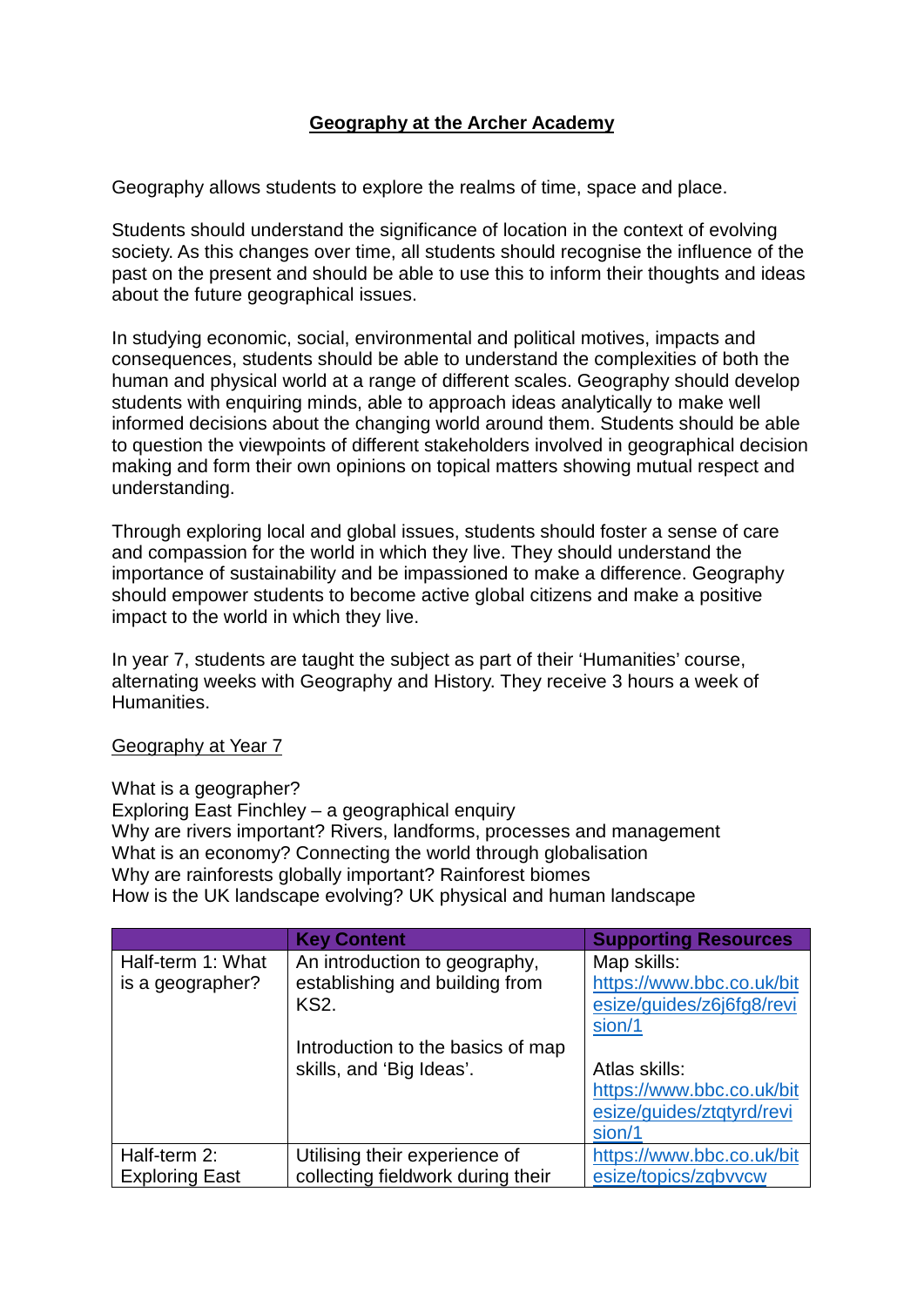| Finchley $-$ a<br>geographical<br>enquiry                                                         | Thematic Learning trip to the high<br>road, students analyse their<br>results and experiences to gain<br>an introduction to a geographical<br>enquiry/investigation. Supports<br>KS4/5 demands of geographical<br>investigations.                                                                                                                          |                                                                                  |
|---------------------------------------------------------------------------------------------------|------------------------------------------------------------------------------------------------------------------------------------------------------------------------------------------------------------------------------------------------------------------------------------------------------------------------------------------------------------|----------------------------------------------------------------------------------|
| Half-term 3: Why<br>are rivers<br>important? Rivers,<br>landforms,<br>processes and<br>management | An introduction to key physical<br>processes; erosion, deposition,<br>transportation. To create an<br>understanding of the flooding<br>risks in and outside of the UK and<br>how these varying levels of<br>development reflect the<br>responses.                                                                                                          | Rivers:<br>https://www.bbc.co.uk/bit<br>esize/topics/zs92tfr                     |
| Half-term 4: What<br>is an economy?<br>Connecting the<br>world through<br>globalisation           | An introduction to globalisation, a<br>key human process. Key<br>conceptual understandings that<br>are built upon throughout the next<br>human topics throughout Years<br>$8 - 11$ .<br>Students develop an<br>understanding and appreciation<br>of the world we live in today, and<br>explore the many moral debates<br>from fast fashion to consumerism. | Globalisation:<br>https://www.bbc.co.uk/bit<br>esize/topics/z3jhfg8              |
| Half-term 5:<br>Revision and end<br>of year exams                                                 | A structured revision programme<br>to support student learning for<br>subject knowledge and exam<br>technique. Structured materials<br>and tools are embedded to<br>support students with the<br>demands of linear assessments.                                                                                                                            |                                                                                  |
| Half-term 6: Why<br>are rainforests<br>globally important?<br>Rainforest biomes                   | An introduction to global biomes,<br>with particular reference to<br>rainforests. Building upon key<br>knowledge from Key Stage 2,<br>using a range of geographical<br>skills expected at Key Stage 3.                                                                                                                                                     | Rainforests:<br>https://www.bbc.co.uk/bit<br>esize/guides/zpmnb9q/re<br>vision/1 |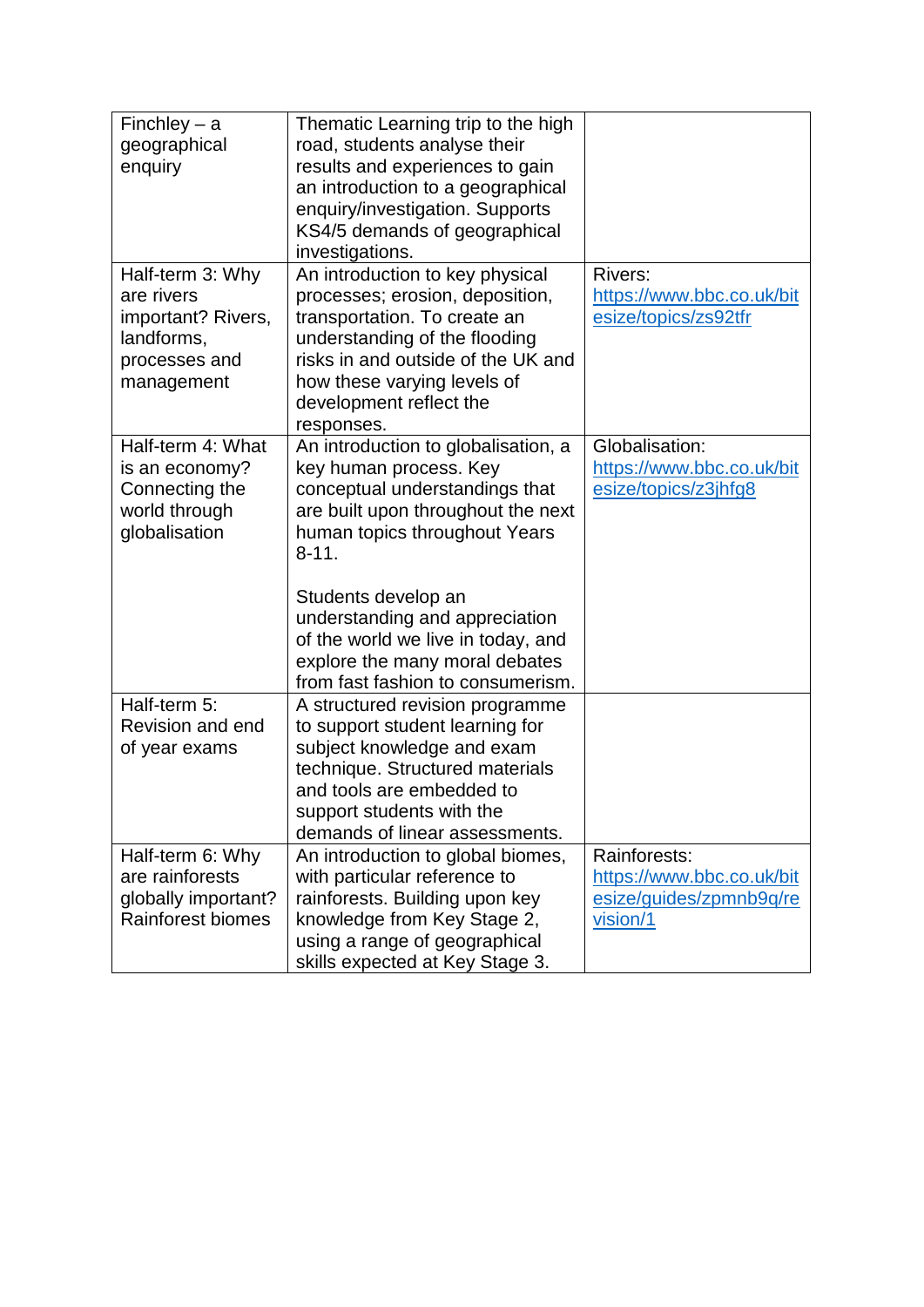# **History at the Archer Academy**

Year 7 History at the Archer Academy:

History in Year 7 will focus on the medieval period (450AD -1500 AD). We have chosen this as it is full of important battles, conflict between religion and monarchs (kings and queens) all around the word. It also allows students to develop some important Historical skills and gain a better understanding of the modern world.

Programme of study in year 7:

- 1. Battle of Hastings 1066
- 2. How did William I consolidate control
- 3. King Henry II and Thomas Becket
- 4. Interpretations of Kings John
- 5. The legacies of Mughal India

|                                             | <b>Key Content</b>                                                                                                                                                                                                                                                                                                                                                                     | <b>Supporting Resources</b>                                                                                                                               |
|---------------------------------------------|----------------------------------------------------------------------------------------------------------------------------------------------------------------------------------------------------------------------------------------------------------------------------------------------------------------------------------------------------------------------------------------|-----------------------------------------------------------------------------------------------------------------------------------------------------------|
| Autumn Term 1:<br><b>Battle of Hastings</b> | What was important to<br><b>Medieval People?</b>                                                                                                                                                                                                                                                                                                                                       | Useful websites:                                                                                                                                          |
| 1066                                        | This introductory unit allows<br>students to gain a wider<br>understanding of the medieval<br>period before studying specific<br>topics.                                                                                                                                                                                                                                               | A young person's guide<br>to the Battle of Hastings:<br>https://www.youtube.com<br>/watch?v=jhqrpTpoGH<br>https://www.youtube.com<br>/watch?v=oLy1LskT6Y8 |
|                                             | Students will learn about the<br>parts of life which were important<br>to medieval people including<br>religion, how society worked and<br>how they dealt with crime. There<br>will also be chance to understand<br>the crazy ideas about medicine<br>and what buildings and<br>architecture can reveal. This is<br>the perfect unit to start with<br>before exploring some key events |                                                                                                                                                           |
|                                             | of medieval times.<br>The Battle of Hastings 1066<br>The next focus will be on one of                                                                                                                                                                                                                                                                                                  |                                                                                                                                                           |
|                                             | the most important and gory<br>battles in English history.<br>Students will learn the key facts<br>about the battle. They will also                                                                                                                                                                                                                                                    |                                                                                                                                                           |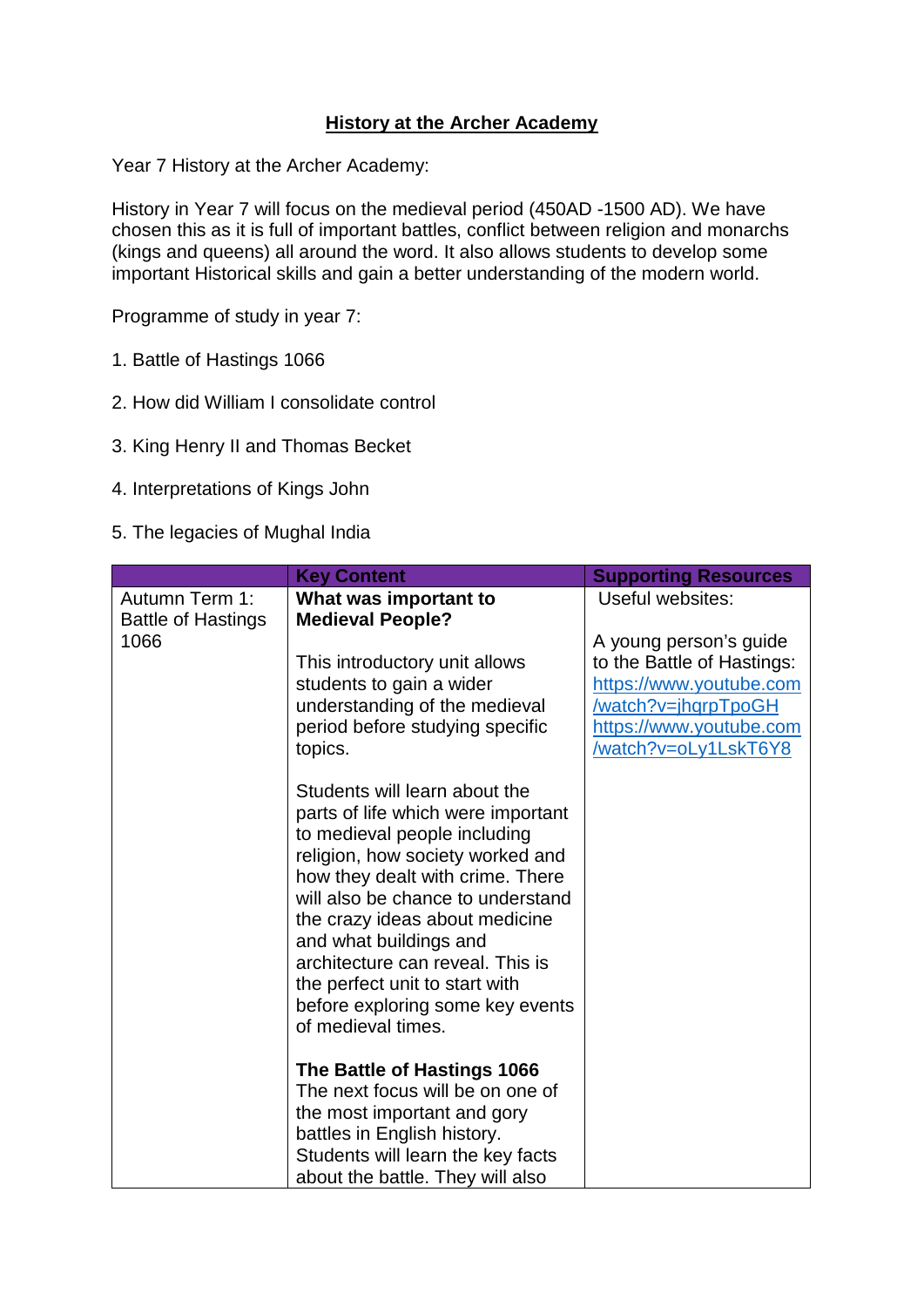|                                                            | have the chance to argue why the<br>battle was won by a French<br>nobleman named William I.<br>Students will study very famous<br>sources (evidence) to help to<br>further explore the topic, such as<br>the Bayeux Tapestry.                                                                     |                                                                                                                                                                                                    |
|------------------------------------------------------------|---------------------------------------------------------------------------------------------------------------------------------------------------------------------------------------------------------------------------------------------------------------------------------------------------|----------------------------------------------------------------------------------------------------------------------------------------------------------------------------------------------------|
| Autumn Term 2:<br>William I<br>consolidation of<br>control | <b>Consolidation of control</b><br>This unit allows students to<br>understand how William, a<br>French king, secured control of<br>the country. It will provide a<br>chance to explore the different<br>strategies and techniques used to<br>gain power, many of which are<br>still around today! | Useful websites:<br>https://www.bbc.co.uk/bit<br>esize/guides/zsjnb9q/revi<br>sion/1<br>https://www.youtube.com<br>/watch?v=cqXHO7bTPn<br>W<br>https://www.bbc.co.uk/bit<br>esize/articles/zfvf382 |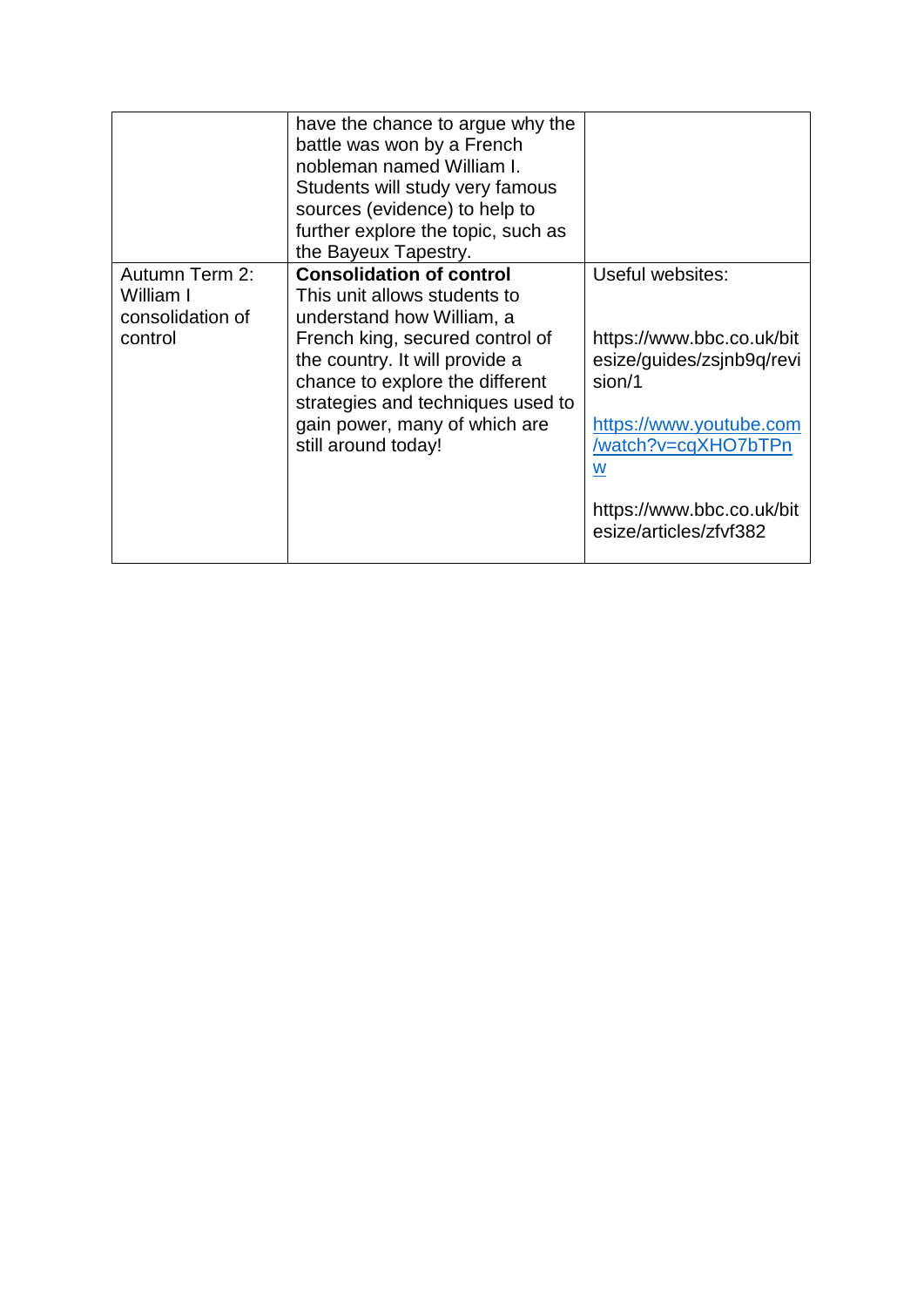# **Maths at the Archer Academy**

Our vision for Maths at The Archer Academy is that students learn to think and act as real mathematicians, developing exceptional creativity and resilience in tackling challenging mathematical problems, deep conceptual understanding of the curriculum underpinned by rich imagery, and most of all, the love of learning mathematics that every true mathematician has.

#### Maths at Year 7

In Year 7, students lay the foundations across the Big Ideas in Maths (Number, Algebra, Ratio and Proportion, Geometry, Probability and Statistics). Students enjoy our Festival of Mathematics, with a special project on Fibonacci Maths. There is a special emphasis on:

- Developing resilience
- Problem solving
- Reasoning
- Rich tasks
- Creativity
- Investigations, UKMT Maths Challenge questions, stretch and challenge activities
- Learning key skills for GCSE such as how to revise independently, how to complete homework reliably, self-motivation, and basic numeracy eg times tables, and laying out of working correctly.
- Developing a love of learning with an inspirational curriculum

|                            | <b>Key Content</b>                                                                                                                                                                                                                                                                                                                                                                                                                                             | <b>Supporting</b><br><b>Resources</b>              |
|----------------------------|----------------------------------------------------------------------------------------------------------------------------------------------------------------------------------------------------------------------------------------------------------------------------------------------------------------------------------------------------------------------------------------------------------------------------------------------------------------|----------------------------------------------------|
| Half-<br>term 1            | 01 Numbers and the Number System Finding HCF and<br>LCM without Venn Diagrams, Primes and Prime Factors,<br>Reciprocals, Square, Cube and Triangle numbers.<br>02 Negative Numbers Order, add, subtract, multiply and<br>divide negative numbers.<br>03 Calculating Multiply and divide by 10, 100 and 1000,<br>0.1, 0.01 and 0.001, multiply and divide by decimals,<br>multiply a three digit by a two digit number, short division,<br>order of operations. | Hegarty<br><b>Maths</b><br>Corbett<br><b>Maths</b> |
| Half-<br>term <sub>2</sub> | 04 Visualising and Constructing Identify faces, edges<br>and vertices; parallel and perpendicular lines: rotational<br>and reflective symmetry; construct triangles from written<br>descriptions using ruler and compasses or protractor.<br><b>05 Properties of Shapes</b><br>Identify equilateral, isosceles and scalene triangles,<br>quadrilaterals and various prisms and pyramids; visualise<br>a shape from its net; know the properties of special     | Hegarty<br><b>Maths</b><br>Corbett<br><b>Maths</b> |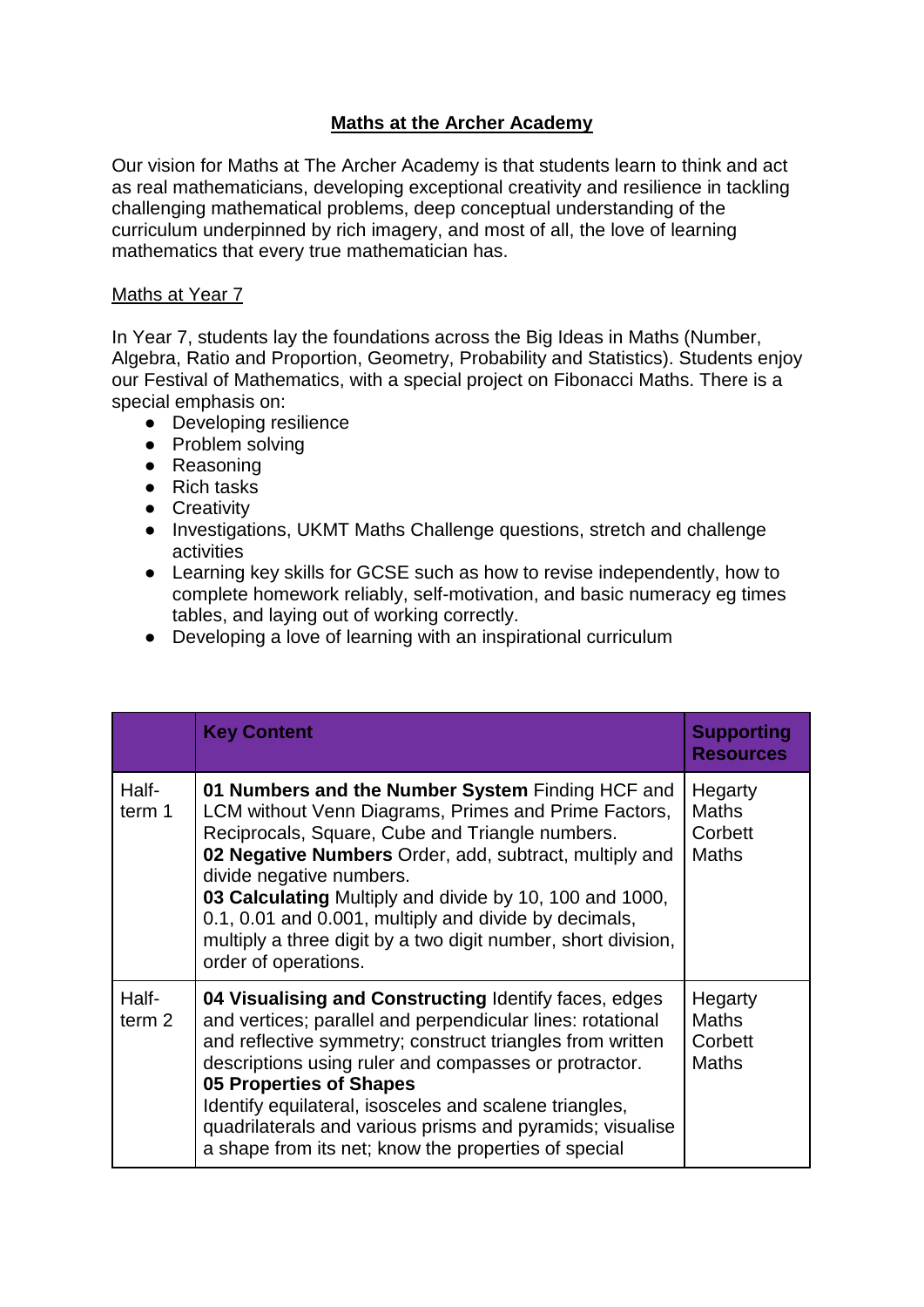|                            | quadrilaterals including their diagonals, and of special<br>triangles.<br>06 Algebraic Proficiency<br>Collect like terms, expand or factorise single brackets,<br>substitute a number into a formula, identify outputs given<br>an input and vice versa with functions, use order of<br>operations correctly in algebraic expressions.                                                                                                                                                                                                                                                                                                                                                                                                                                                                          |                                                    |
|----------------------------|-----------------------------------------------------------------------------------------------------------------------------------------------------------------------------------------------------------------------------------------------------------------------------------------------------------------------------------------------------------------------------------------------------------------------------------------------------------------------------------------------------------------------------------------------------------------------------------------------------------------------------------------------------------------------------------------------------------------------------------------------------------------------------------------------------------------|----------------------------------------------------|
| Half-<br>term <sub>3</sub> | 07 Fractions, Decimals and Percentages<br>Simplify fractions, find equivalent fractions and order<br>fractions. Order a mixed list of fractions, decimals and<br>percentages. Translate between fractions, decimals and<br>percentages.<br>08 Ratio and Proportion<br>Use ratio notation, convert between units of<br>measurement, simplify ratios, simplify ratios in different<br>units of measurement, split a quantity into a given ratio,<br>and find the whole given a part.<br>09 Sequences<br>Identify and use the term to term rule for a sequence;<br>identify and use the position to term rule for a sequence<br>(nth term); find the nth term for sequences of diagrams;<br>investigate sequences from number or shape patterns.                                                                   | Hegarty<br><b>Maths</b><br>Corbett<br><b>Maths</b> |
| Half-<br>term 4            | <b>10 Measuring Space</b><br>Measure lengths accurately, measure and draw angles<br>accurately using a protractor, convert fluently between<br>metric units of measurement and units of money; solve<br>problems involving converting units.<br><b>11 Investigating Angles</b><br>Find angles at a point, on a line, and vertically opposite<br>angles. Find angles in geometrically more complex<br>situations. Find angles in a triangle, quadrilateral, or any<br>polygon.<br>12 Calculating Fractions, Decimals and Percentages<br>Convert between mixed and improper fractions. Add,<br>subtract, multiply and divide mixed fractions. Find<br>percentages of an amount, and use a multiplier to<br>increase or decrease by a percentage. Find percentage<br>change. Compare quantities using percentages. | Hegarty<br><b>Maths</b><br>Corbett<br><b>Maths</b> |
| Half-<br>term <sub>5</sub> | <b>13 Solving Equations and Inequalities</b><br>Solve one, two and three step equations with the<br>unknown on one side, or the unknown on both sides.<br>This includes when the solution is a whole number,<br>fraction, decimal or negative number. Form an equation<br>to describe a situation.<br><b>14 Calculating Space</b><br>Recognise that shapes with the same perimeter can<br>have different areas and vice versa. Find missing lengths                                                                                                                                                                                                                                                                                                                                                             | Hegarty<br><b>Maths</b><br>Corbett<br><b>Maths</b> |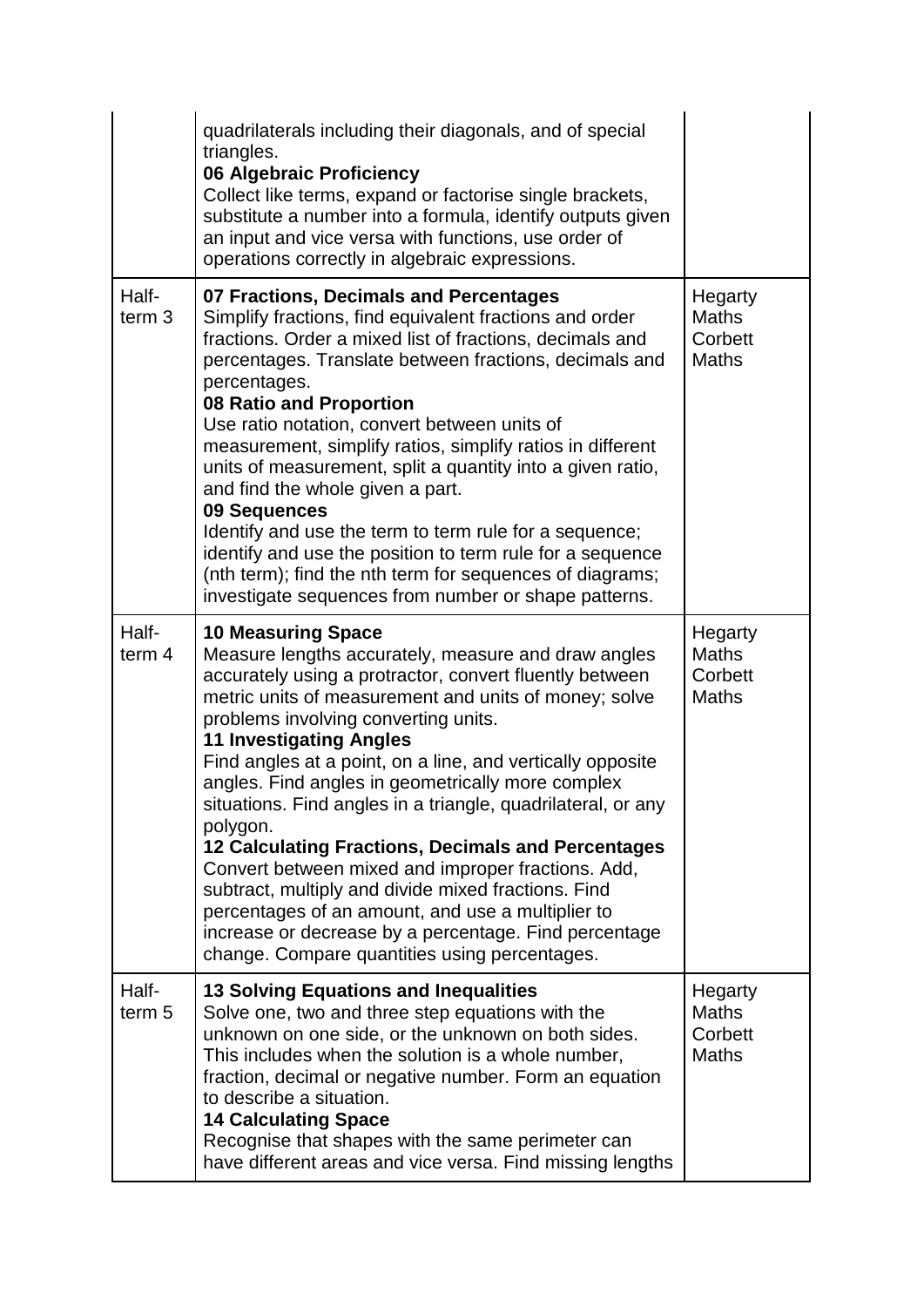|                 | in a shape. Find the area of a trapezium or<br>parallelogram and compound shapes. Find volume of a<br>prism. Find surface area of cuboids, and missing lengths<br>when volume or surface area is known.<br>15 Checking, Approximating and Estimating<br>Round to any number of decimal places or any significant<br>figures. Use estimation to predict the order of magnitude<br>of a solution. Use cancellation to simplify calculations.<br>Use inverse operations to check calculations.                                                                 |                                                    |
|-----------------|-------------------------------------------------------------------------------------------------------------------------------------------------------------------------------------------------------------------------------------------------------------------------------------------------------------------------------------------------------------------------------------------------------------------------------------------------------------------------------------------------------------------------------------------------------------|----------------------------------------------------|
| Half-<br>term 6 | <b>16 Mathematical Movement</b><br>Use the equations $x = k$ , $y = k$ , $y = x$ , $y = -x$ , and reflect<br>shapes in these lines. Rotate and translate shapes.<br>Identify a reflection, rotation or translation.<br><b>17 Presenting Data</b><br>Classify categorical and discrete data; understand and<br>use frequency tables; construct and interpret pie charts<br>and use other charts and graphs as appropriate.<br><b>18 Measuring Data</b><br>Find the mean, mode, median and range from a<br>frequency table. Analyse and compare sets of data. | Hegarty<br><b>Maths</b><br>Corbett<br><b>Maths</b> |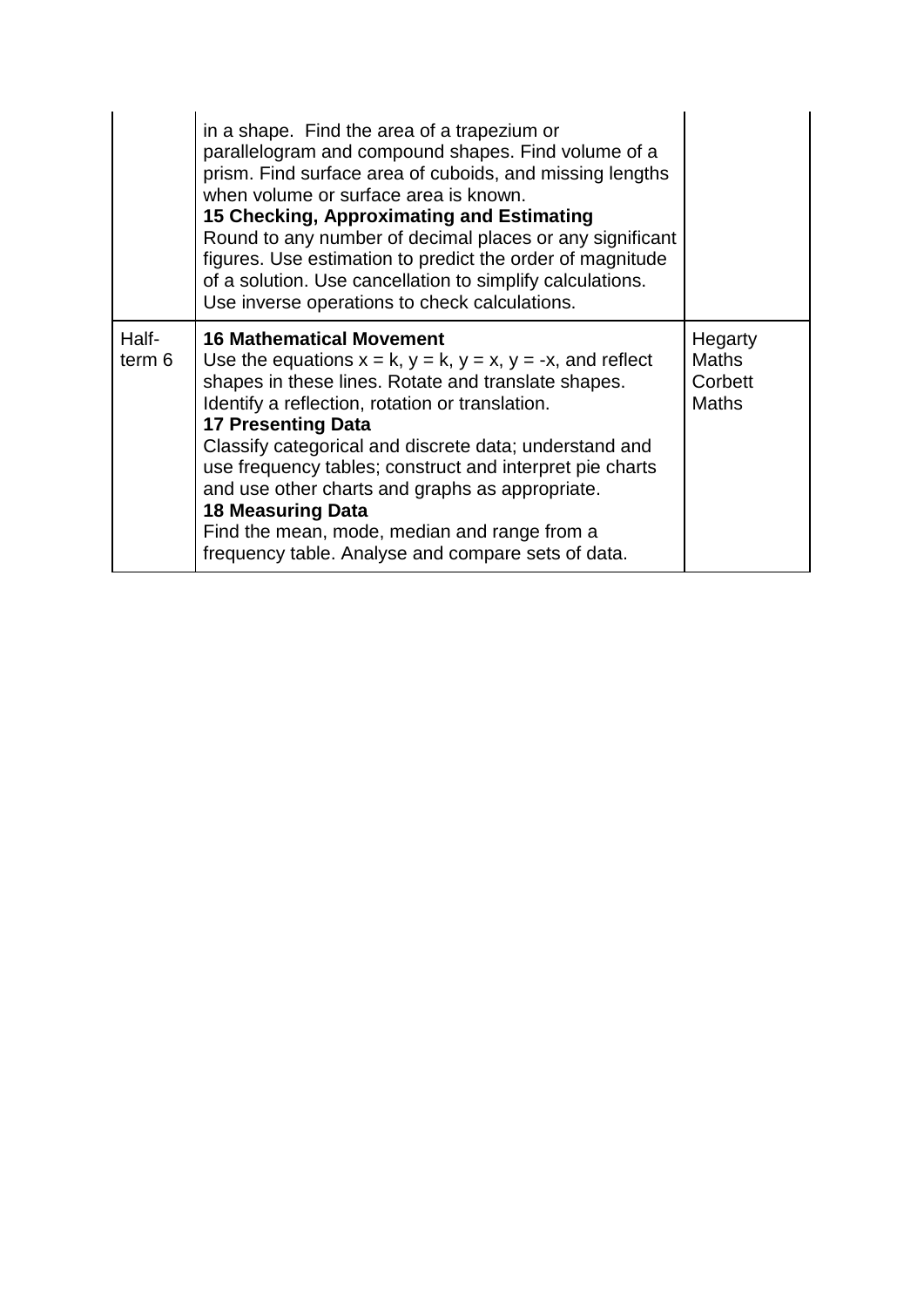### **Music at the Archer Academy**

To study music is to put into action, imagination and language a highly academic art form. Music is as engaging as it is challenging, and Music at the Archer caters to all levels and prior experiences so that every child is able to thrive.

As part of the KS3 curriculum, students develop skills across three key areas – Composition, Performance and Critical Listening. As students develop their understanding of different types of music they are able to identify musical material, as well as the contextual purpose of any pieces of music.

In Performance, students will learn, or expand upon, previous musical learning – including the reading of music notation and graphic scores. They learn to play a variety of music, from different styles – and have the choice of numerous instruments. There are opportunities to work in groups, pairs and solo ventures. From Beethoven to Bond, James Bond – students progress throughout as the musical demands increase.

With Composition, students combine their understanding of key musical components with their own creativity. They learn to emulate styles and create moods through chords, melody, texture, dynamics and tempo. Group composition supports students with their peer relationships, communication and organisation skills.

Listening and Appraisal is where students learn to explain what they are hearing. From the musical science of sound, to the acknowledgement of the composer's intentions and influences. Appraising music requires students to utilise complex vocabulary and a variety of adjectives, as well as Italian terminology and theoretical musical terms.

Music is a highly inclusive subject which promotes the discussion and understanding of social, historical, geographical and emotional contexts. Students will leave Key Stage 3 with a broader knowledge of humanity as a result of studying music, and the ability to play Eye of the Tiger on the xylophone. Year 7 students study Music for one hour a week.

#### Music at Year 7

The Musical Elements Medieval Music The Haunted House Tchaikovsky's Swan Lake The Blues Bugsy Malone

| <b>Topic</b>         | <b>Key Content</b>                          |
|----------------------|---------------------------------------------|
| The Musical Elements | Dynamics, tempo, structure, rhythm, texture |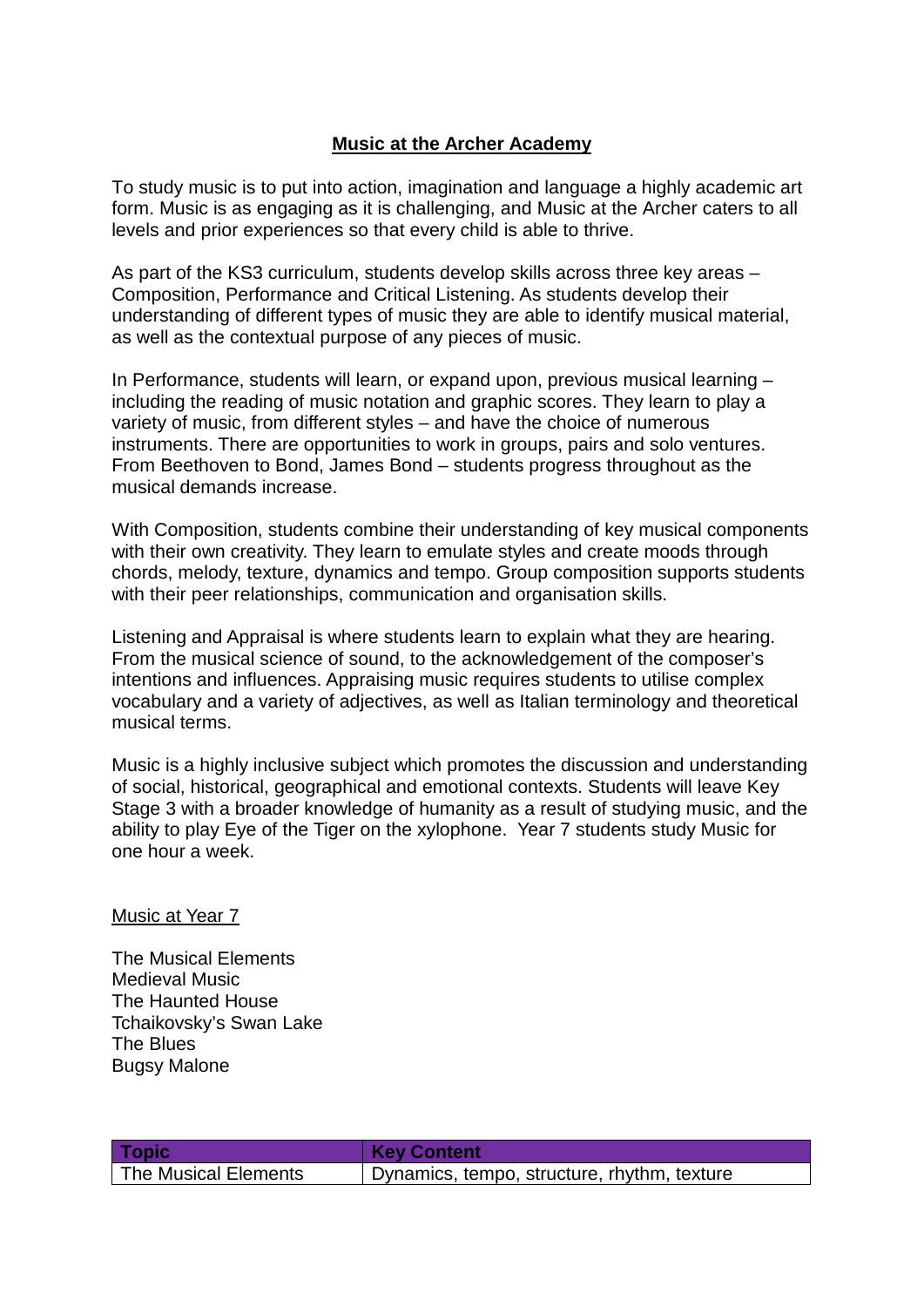| <b>Medieval Music</b>   | Notation reading, expression, ensemble skills  |
|-------------------------|------------------------------------------------|
| The Haunted House       | Major and minor chords, chromaticism, creating |
|                         | moods                                          |
| Tchaikovsky's Swan Lake | Music and movement, melody, Romantic era       |
| The Blues               | Chords, structure, blues scale, 4/4 metre,     |
|                         | improvisation                                  |
| <b>Bugsy Malone</b>     | Repetition, performance and ensemble, musical  |
|                         | theatre                                        |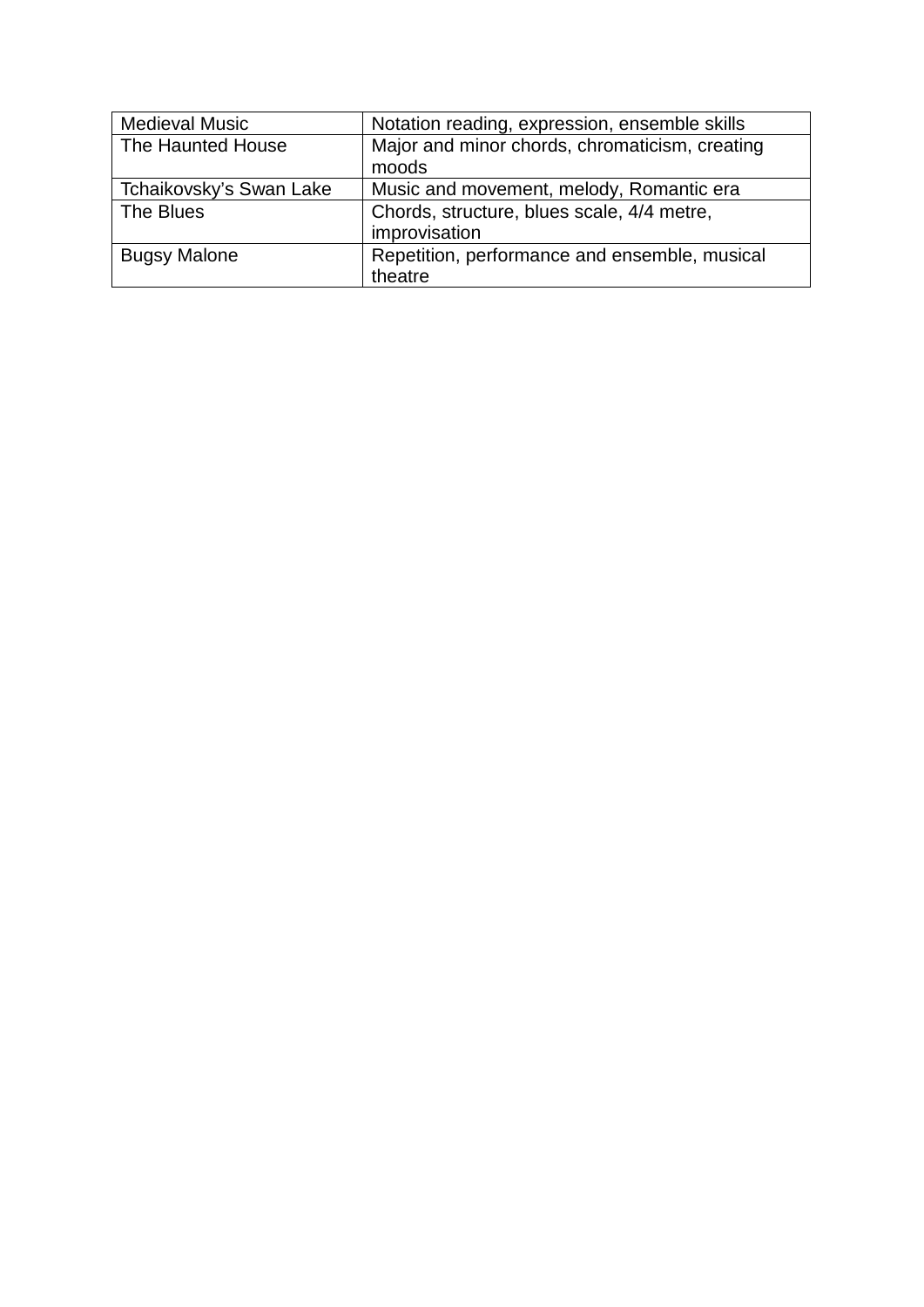# **Science at the Archer Academy**

Science provides the foundations for understanding the material world. Scientific understanding is changing our lives and is vital to the world's future prosperity, and all students should be taught essential aspects of the knowledge, methods, processes and uses of science. They should be helped to appreciate how the complex and diverse phenomena of the natural world can be described in terms of a small number of key ideas relating to the sciences which are both inter-linked, and are of universal application.

### Science at Year 7

Year 7 is a very exciting time for science learning. Students have the opportunity to experience the scientific method at its most basic level. We will be performing a number of stimulating practicals which aim to inspire the future generation of scientists. Through our simple methodology of "Predict. Observe. Explain;" we give students curiosity-based science questions for which they plan an experiment, predict observations, perform the experiment, and finally try to explain how the science works.

|                   | <b>Key Content</b>                               | <b>Supporting</b>           |
|-------------------|--------------------------------------------------|-----------------------------|
|                   |                                                  | <b>Resources</b>            |
| Half-             | <b>How Science Works &amp; Organisms</b>         | <b>AQA Activate 1 pages</b> |
| term 1            | We will be looking at the fundamentals of        | 168-188                     |
|                   | science including our predict, observe, explain  |                             |
|                   | model of experimentation.                        | https://www.bbc.co.uk/      |
|                   |                                                  | bitesize/guides/z4nxh3      |
|                   | We will then cover the world of biology          | 9/revision/1                |
|                   | through studying cells as well as ecosystems.    |                             |
|                   |                                                  | https://www.bbc.co.uk/      |
|                   |                                                  | bitesize/guides/z9hyvc      |
|                   |                                                  | w/revision/1                |
|                   |                                                  |                             |
|                   |                                                  | https://www.bbc.co.uk/      |
|                   |                                                  | bitesize/topics/zxhhvcw     |
| Half-             | <b>Matter</b>                                    | <b>AQA Activate 1 pages</b> |
| term <sub>2</sub> | As we study Matter, we will focus on the         | 78-106                      |
|                   | chemistry of the particles all around us as well |                             |
|                   | as how to manipulate matter to separate          | https://www.bbc.co.uk/      |
|                   | mixtures.                                        | bitesize/guides/z2wmx       |
|                   |                                                  | nb/revision/1               |
|                   |                                                  |                             |
|                   |                                                  | https://www.bbc.co.uk/      |
|                   |                                                  | bitesize/guides/zgvc4w      |
|                   |                                                  | x/revision/1                |
| Half-             | <b>Energy &amp; Waves</b>                        | AQA Activate 1 pages        |
| term <sub>3</sub> | In Energy & Waves we have the chance to          | 42-72                       |
|                   | delve into the world of physics; looking         |                             |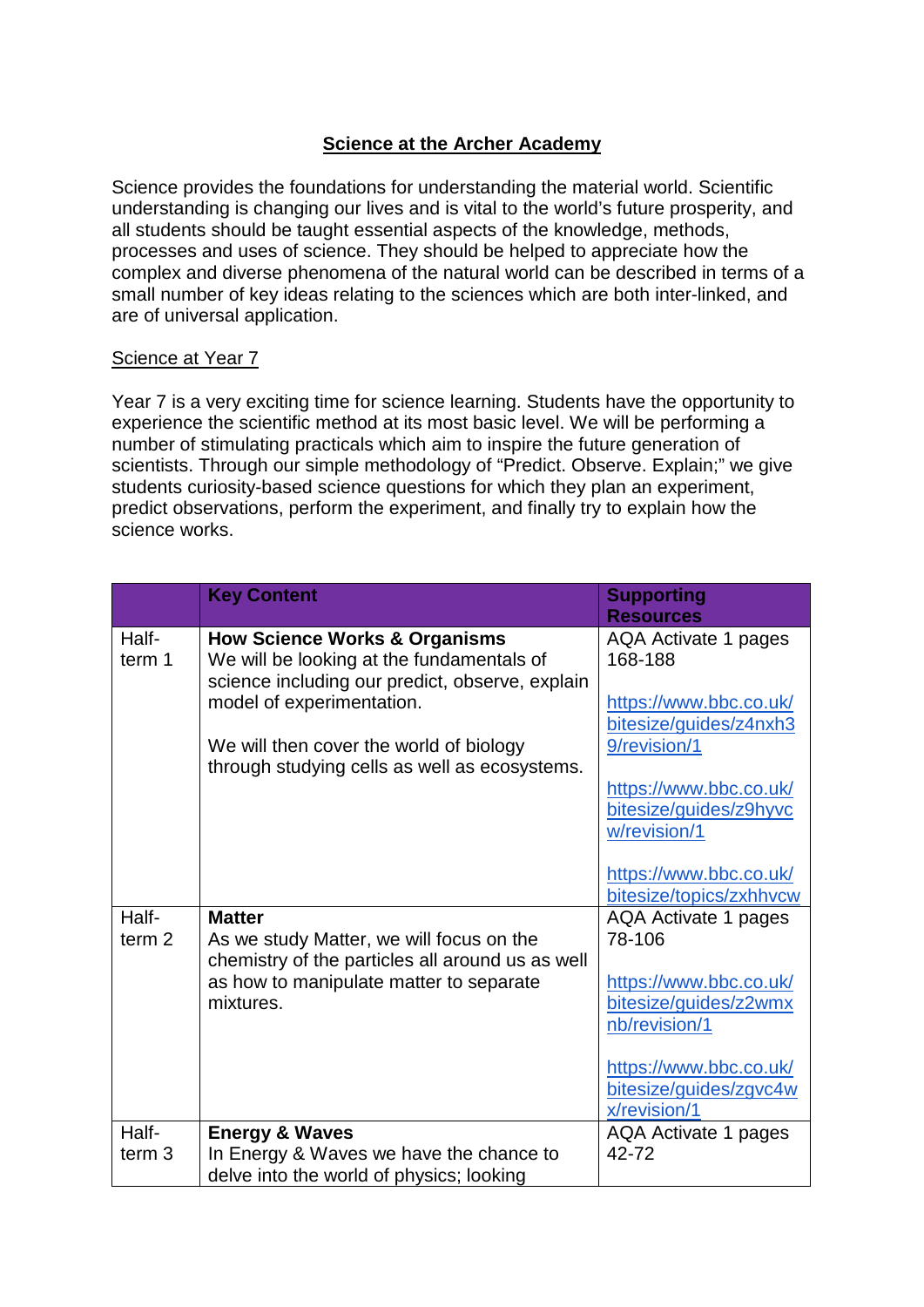|                   | outward to the night sky as we study              | https://www.bbc.co.uk/    |
|-------------------|---------------------------------------------------|---------------------------|
|                   | fundamentals of space as well as the basics       | bitesize/topics/zc3q87h   |
|                   | of what energy is and how it can be used.         |                           |
|                   |                                                   | https://www.bbc.co.uk/    |
|                   |                                                   | bitesize/topics/zw982h    |
|                   |                                                   |                           |
| Half-             | <b>Survival</b>                                   | AQA Activate 1 pages      |
| term 4            | In the Survival topic we look into the biological | 200-216                   |
|                   | concepts of variation in a species and all the    |                           |
|                   | excellent outcomes that brings. We also have      | https://www.bbc.co.uk/    |
|                   | a chance to learn about the intricacies of        | bitesize/topics/zybbkqt   |
|                   | adolescence and the development of the            |                           |
|                   | human reproductive system.                        | https://www.bbc.co.uk/    |
|                   |                                                   | bitesize/guides/zw9jq6f   |
|                   |                                                   | /revision/1               |
| Half-             | <b>Forces &amp; Electricity</b>                   | AQA Activate 1 pages      |
| term <sub>5</sub> | In this physics theme, we look at why and how     | 14-38                     |
|                   | objects and the world move around using the       |                           |
|                   | powers of forces. We also take the time to        | https://www.bbc.co.uk/    |
|                   | research how our electronic systems work          | bitesize/guides/zttfyrd/r |
|                   | and how we can build some of our own!             | evision/1                 |
|                   |                                                   |                           |
|                   |                                                   | https://www.bbc.co.uk/    |
|                   |                                                   | bitesize/topics/zgy39j6   |
| Half-             | <b>Reactions</b>                                  | AQA Activate 1 pages      |
| term <sub>6</sub> | As we study Reactions we have the chance to       | 110-134                   |
|                   | do some serious chemistry with some serious       |                           |
|                   | equipment. Experimenting with acids, alkalis,     | https://www.bbc.co.uk/    |
|                   | metals, and non-metals, we explore how            | bitesize/guides/zqd2mp    |
|                   | substances and chemicals interact. Safety         | 3/revision/1              |
|                   | goggles must be worn at all times!                |                           |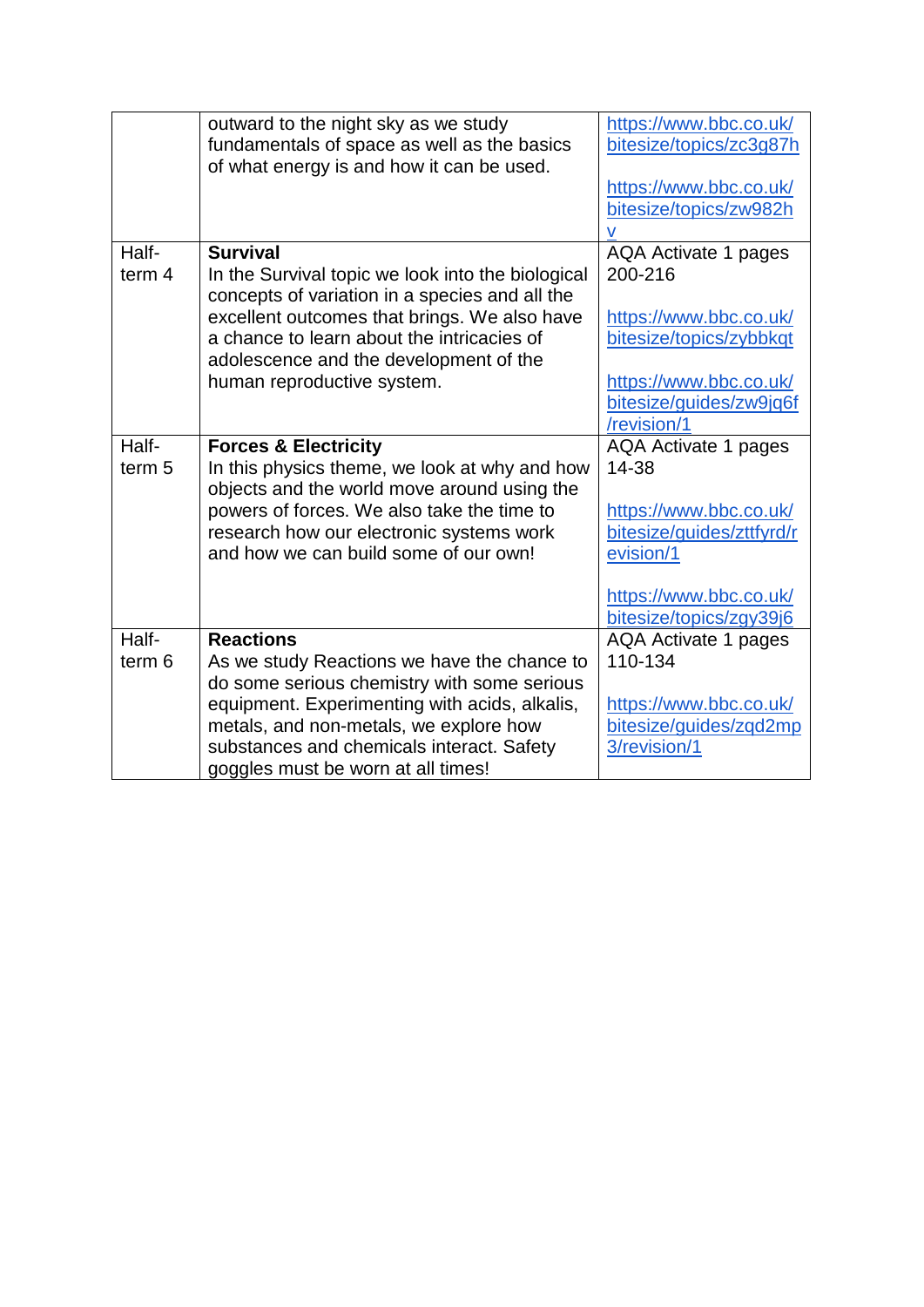# **Spanish at the Archer Academy**

Our Modern Foreign Languages curriculum aims to equip students with languages as a skill for life: the ability to communicate in Spanish for further study, future work or for leisure and travel abroad, truly engaging with their community and beyond. Students will develop their cultural awareness and have a more open-minded attitude towards other cultures. Students will be encouraged to embrace the fact that we live in a rich and diverse world. Through learning a foreign language, students develop a deeper understanding of how language works, building a more powerful understanding of their own language.

#### Spanish at Year 7

At the Archer Academy we follow the Viva curriculum in KS3. Students are taught Spanish for two hours per week, with 30 minutes of homework using Memrise and the Viva workbook. Each lesson includes a range of the four key language skills of reading, writing, listening and speaking.

|                            | <b>Key</b><br><b>Content</b>                                                                  | <b>Assessment</b>              | <b>Grammar</b>                                                                                                                                                                                                                                                                                                                                                                                             | <b>Supporting</b><br><b>resources</b>                                                                                                                       |                                       |
|----------------------------|-----------------------------------------------------------------------------------------------|--------------------------------|------------------------------------------------------------------------------------------------------------------------------------------------------------------------------------------------------------------------------------------------------------------------------------------------------------------------------------------------------------------------------------------------------------|-------------------------------------------------------------------------------------------------------------------------------------------------------------|---------------------------------------|
| Half-<br>term 1            | Vamos:<br>name, age,<br>greetings,<br>numbers                                                 | Reading<br>Writing<br>Speaking | -Nouns<br>(gender/plurals)<br>- Adjectives<br>(agreement /<br>position)<br>- Possessive<br>adjectives<br>(my/your/his/her)<br>- The verb tener<br>(tengo, tienes,<br>tiene, tenemos,<br>teneis, tienen)<br>- The verb ser<br>(soy, eres, es,<br>somos, sois, son)<br>- Regular AR<br>verbs and their<br>endings e.g.<br>estudiar (estudio,<br>estudias, estudia,<br>estudiamos,<br>estudiaís,<br>estudian) | <b>Websites:</b><br>e.org                                                                                                                                   | www.memrise.com<br>www.languagesonlin |
| Half-<br>term <sub>2</sub> | Mi familia y<br>mis amigos:<br>family<br>members,<br>physical<br>descriptions,<br>personality | Listening<br>Grammar           |                                                                                                                                                                                                                                                                                                                                                                                                            | www.pearsonactivele<br>arn.com<br>www.wordreference.<br>com<br><b>Books:</b><br>Viva 1<br>textbook<br>Viva 1<br>workbook<br>Pocket<br>Spanish<br>dictionary |                                       |
| Half-<br>term $3$          | Donde vivo:<br>type of<br>house,<br>places in a<br>town,<br>directions                        | Reading<br>Writing<br>Speaking |                                                                                                                                                                                                                                                                                                                                                                                                            |                                                                                                                                                             |                                       |
| Half-<br>term $4$          | Mi colegio:<br>time, school<br>items,<br>colours,<br>school<br>subjects,<br>likes and         | Listening<br>Grammar           |                                                                                                                                                                                                                                                                                                                                                                                                            |                                                                                                                                                             |                                       |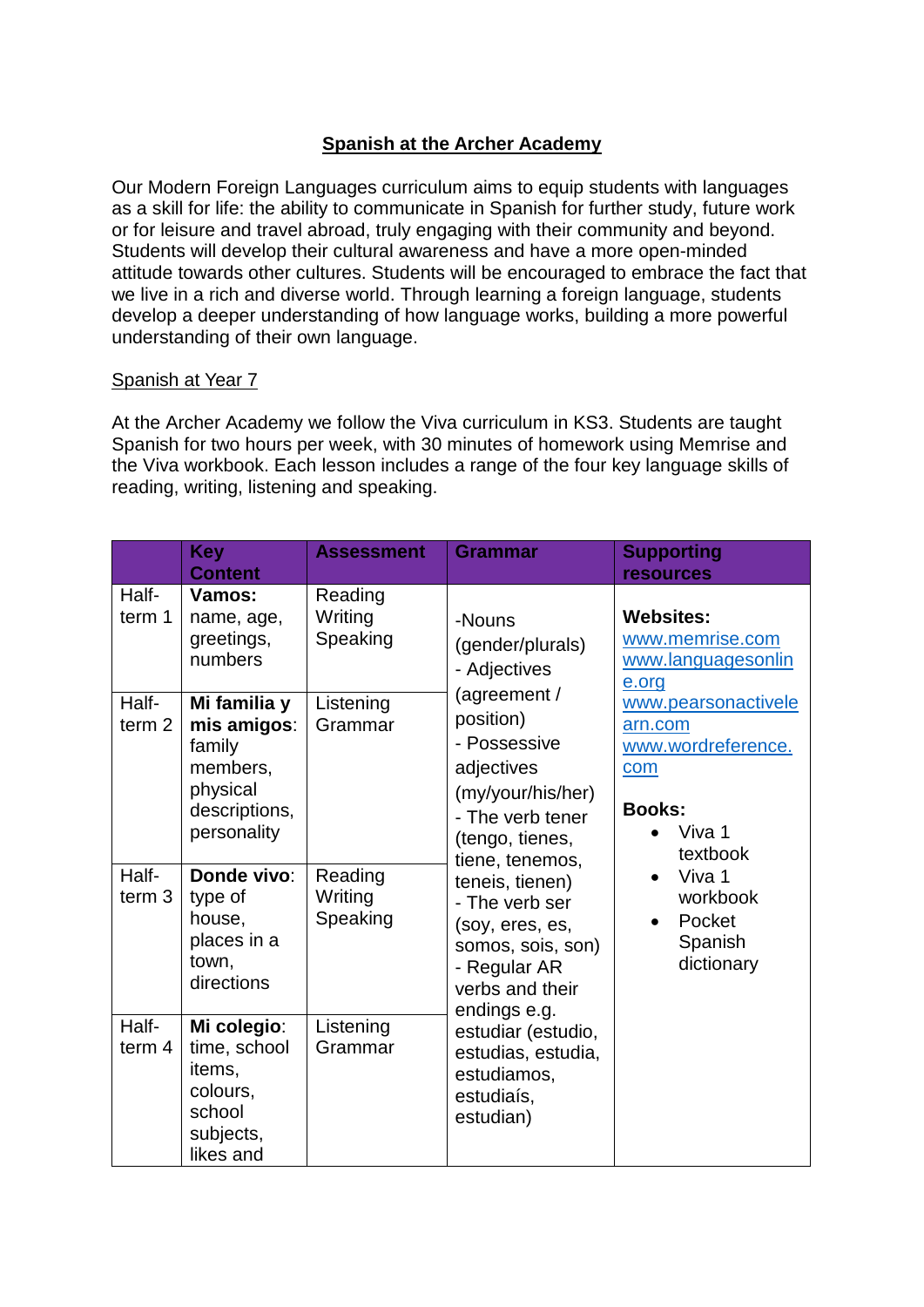| Half-<br>term 5 | dislikes,<br>daily routine<br><b>Mis</b><br>pasatiempo<br>s: free-time<br>activities,<br>opinions and<br>reasons,<br>frequency | All skills | - Negatives are<br>formed using no<br>in front of the<br>verb, eg No tengo<br>hermanos<br>-The present<br>tense of some<br>irregular verbs<br>- The near future<br>tense<br>- Opinions with<br>justification<br>- Intensifiers<br>- Time-phrases |  |
|-----------------|--------------------------------------------------------------------------------------------------------------------------------|------------|--------------------------------------------------------------------------------------------------------------------------------------------------------------------------------------------------------------------------------------------------|--|
| Half-<br>term 6 | <b>Pasaporte</b><br>fiesta:<br>festivals and<br>celebrations                                                                   | Speaking   |                                                                                                                                                                                                                                                  |  |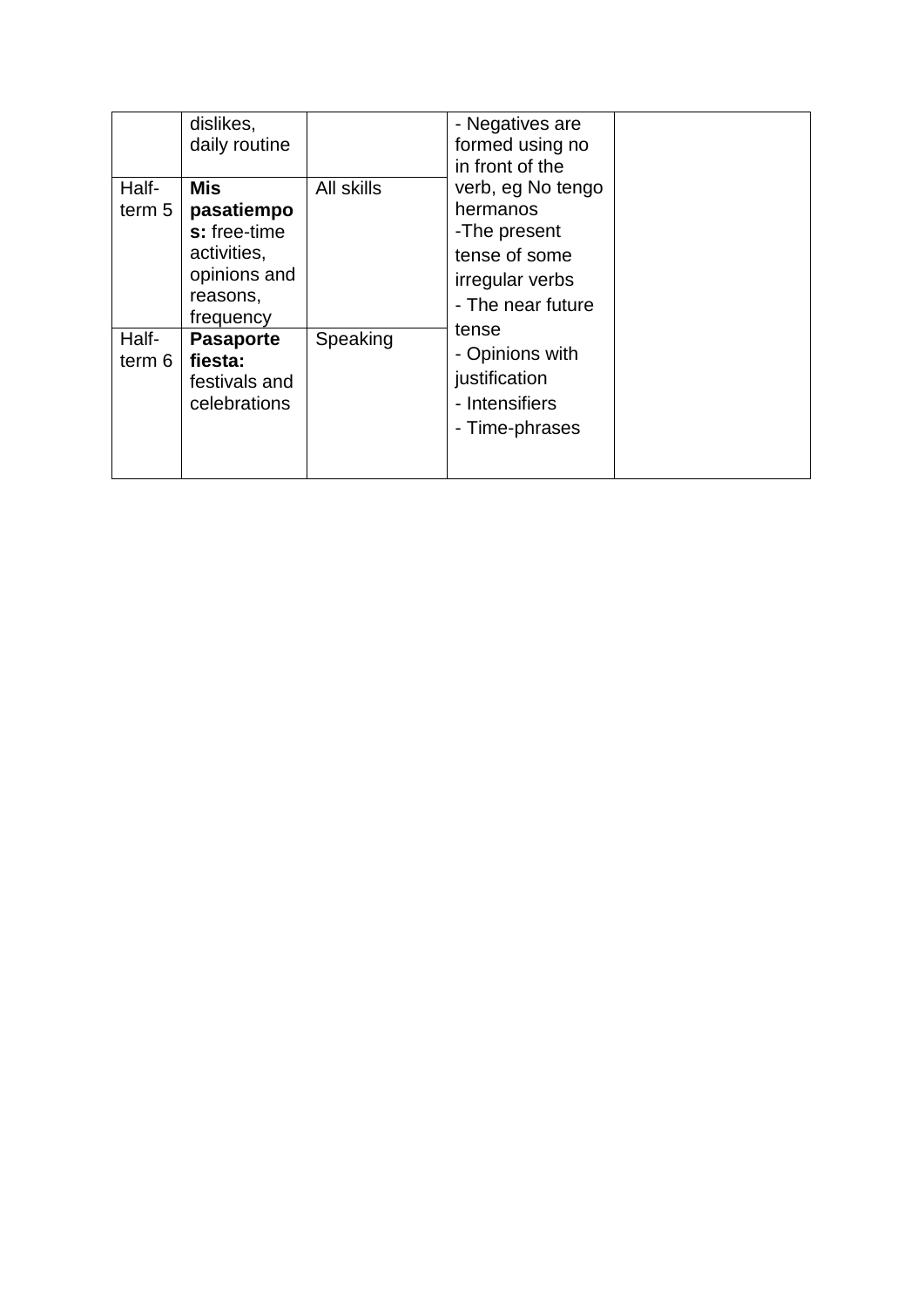### **Thematic at the Archer Academy**

Unique to The Archer Academy, Thematic Learning is a highlight of the Year 7 and 8 curriculum. Students study a variety of topics thematically rather than through the lens of one particular subject. It therefore crosses over into multiple disciplines well beyond those usually studied by a student in KS3. It is an opportunity to broaden horizons and hopefully encourage students to develop their critical thinking and curiosity. Each unit demands pupils hone their analytical and creative skills whilst improving their literacy both orally and in writing.

Thematic Learning often reflects contemporary issues and builds on student cultural capital. Throughout the two years we take full advantage of the wider community, for example inviting in outside speakers, delivering workshops in primary schools and trips to London sites and galleries. At the very highest level students independently use Thematic as a springboard for synthesising ideas and making invaluable links between subjects at school and issues beyond the classroom. It is a critical foundation for the options available to students in KS4 offering them a taste of a wide range of topics and ideas often not encountered so early in one's school journey.

Thematics at Year 7

Topic 1: Maps Topic 2: Greece Topic 3: Community Topic 4: Body Image Topic 5: Chinese New Year Topic 6: The Island Topic 7: The Power of the Book Topic 8: Icons Topic 9: Philosophy

|                   | <b>Key Content</b>                                                                                                                                                                                                               | <b>Supporting</b><br><b>Resources</b>      |
|-------------------|----------------------------------------------------------------------------------------------------------------------------------------------------------------------------------------------------------------------------------|--------------------------------------------|
| Half-term 1- Maps | Students will complete a series of<br>lessons relating to different topics<br>that relate to maps. Topics                                                                                                                        | The history of the Tube<br>map - Londonist |
|                   | covered include: books that start<br>with a map; how maps can open<br>up the past; maps and politics;<br>maps and our city; stories behind<br>maps.                                                                              | Suez Canal – History                       |
| Greece            | Students will complete a series of<br>lessons relating to different topics<br>that relate to Greece. Topics<br>covered include: Greek culture;<br>Greek legacy; Parthenon marbles;<br>financial crisis; Greek migrant<br>crisis. | Geeky Explorer -<br>Greece                 |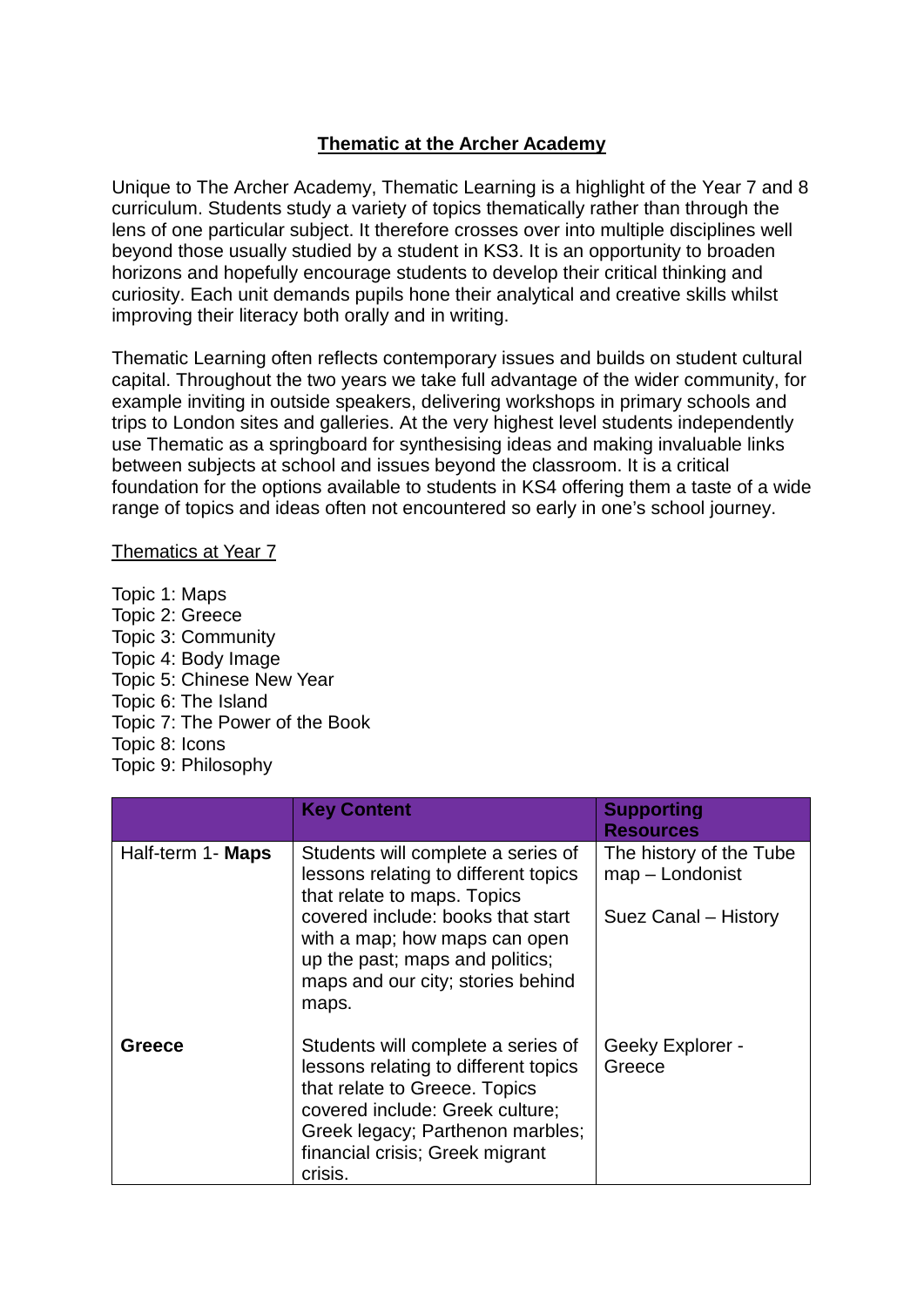| Half-term 2-<br><b>Community</b>        | Students will complete a series of<br>lessons relating to different topics                                                                                                                                                                                                                                                                  | Councillor's role -<br><b>Local Government</b>                             |
|-----------------------------------------|---------------------------------------------------------------------------------------------------------------------------------------------------------------------------------------------------------------------------------------------------------------------------------------------------------------------------------------------|----------------------------------------------------------------------------|
|                                         | that relate to the local area.<br>Topics covered include:<br>knowledge of East Finchley; local<br>councillors; the Pavilion; field<br>study of East Finchley; crime in<br>the local area; being a local<br>councillor.                                                                                                                      | Association                                                                |
| <b>Body Image</b>                       | Students will complete a series of<br>lessons relating to different topics<br>that relate to body image. Topics<br>covered include: disability; mental<br>health; healthy diet; physical<br>activity; nutrition; and body image.                                                                                                            | Body image and self-<br>esteem (for teens) -<br><b>Nemours Kids Health</b> |
| Half-term 3-<br><b>Chinese New Year</b> | Students will complete a series of<br>lessons relating to the Chinese<br>New Year and all the lessons<br>contribute towards them creating<br>a shadow puppet play. Topics<br>covered include: What is Chinese<br>New Year? What is a Chinese<br>legend? Chinese New Year<br>extravaganza.                                                   | Chinese puppet show -<br>4 types of puppet<br>entertainment                |
| <b>The Island</b>                       | Students will complete a series of<br>lessons relating to different topics<br>that relate to being abandoned on<br>a desert island. Topics covered<br>include: exploring the concept of<br>being abandoned on an island;<br>exploring the many challenges;<br>moral dilemmas; searching for<br>help; creative writing about island<br>life. | Techniques for<br>surviving on a desert<br>island                          |
| Half-term 4-The                         | Students will complete a series of                                                                                                                                                                                                                                                                                                          | How to write a picture                                                     |
| <b>Power of the Book</b>                | lessons relating to different topics<br>that relate to writing a book for                                                                                                                                                                                                                                                                   | book - Penguin Books                                                       |
|                                         | young people. Topics covered                                                                                                                                                                                                                                                                                                                |                                                                            |
|                                         | include: key elements of writing<br>for young children; exploring some                                                                                                                                                                                                                                                                      |                                                                            |
|                                         | different genres.                                                                                                                                                                                                                                                                                                                           |                                                                            |
|                                         | All of this supports students in<br>their homework task where they<br>will write a children's book.                                                                                                                                                                                                                                         |                                                                            |